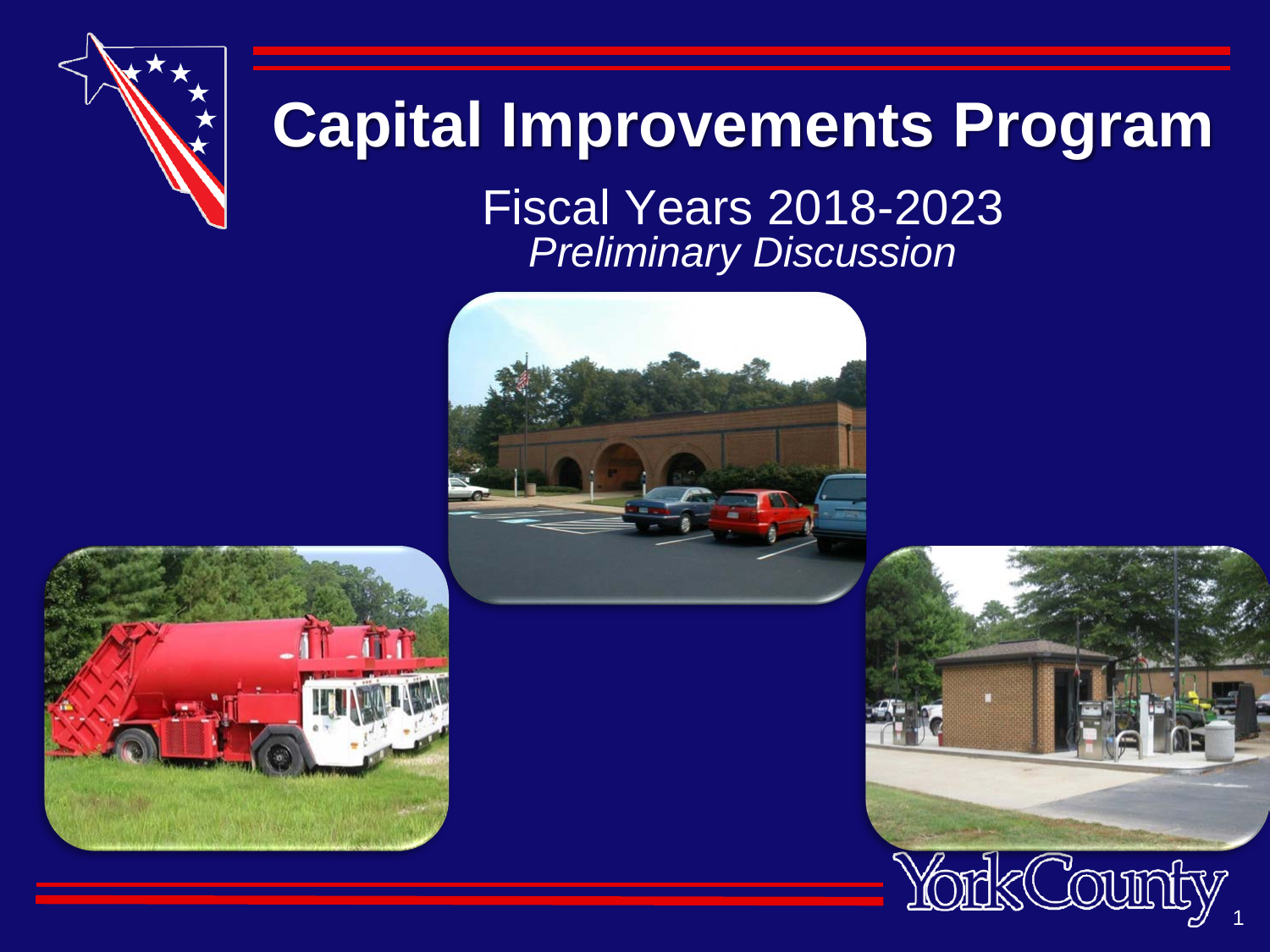# **What is a CIP? What are Capital Projects?**

- Capital Improvements Program (Plan) is a multi-year plan for repair or replacement of existing local government infrastructure and construction or acquisition of new facilities or equipment
- York's adopted CIP covers 6 years; first year represents funding commitments reflected in the adopted Budget; Years 2 to 6 represent a "plan" that serves to identify future needs and initiatives
- Capital Projects are those which have a multi-year useful life and a cost generally in excess of \$50,000

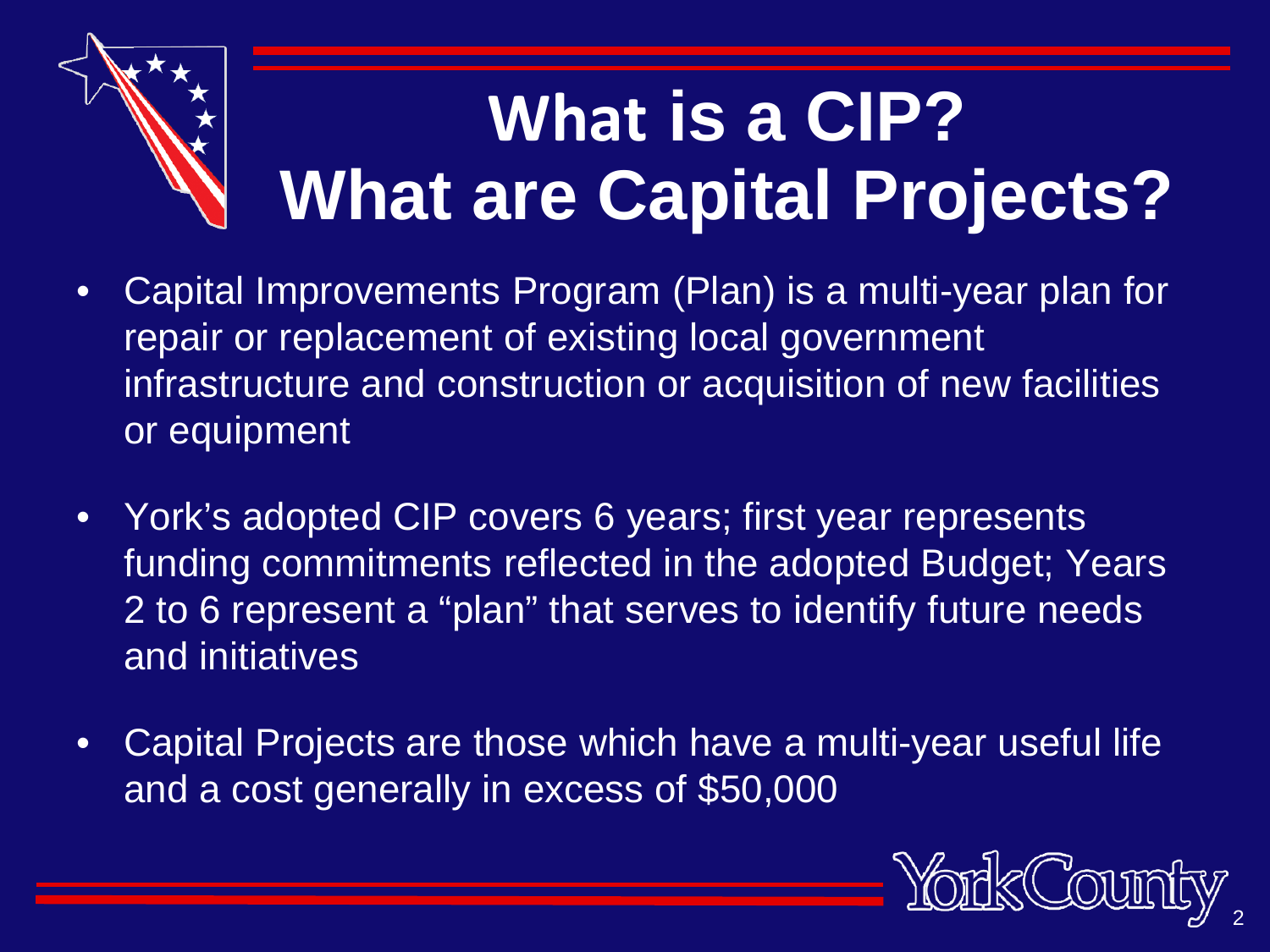

## **Categories**

## **General Fund Projects**

- •Administrative/Management/ Education & Education Services
- •Public Safety Sheriff's Office
- •Public Safety Fire & Life Safety
- •Public Safety Communications
- •Public Works
- •Community Services

## **Other Funds**

- •Vehicle Maintenance
- •Stormwater / Drainage
- •Solid Waste Management
- •Sewer Extensions / Rehabs

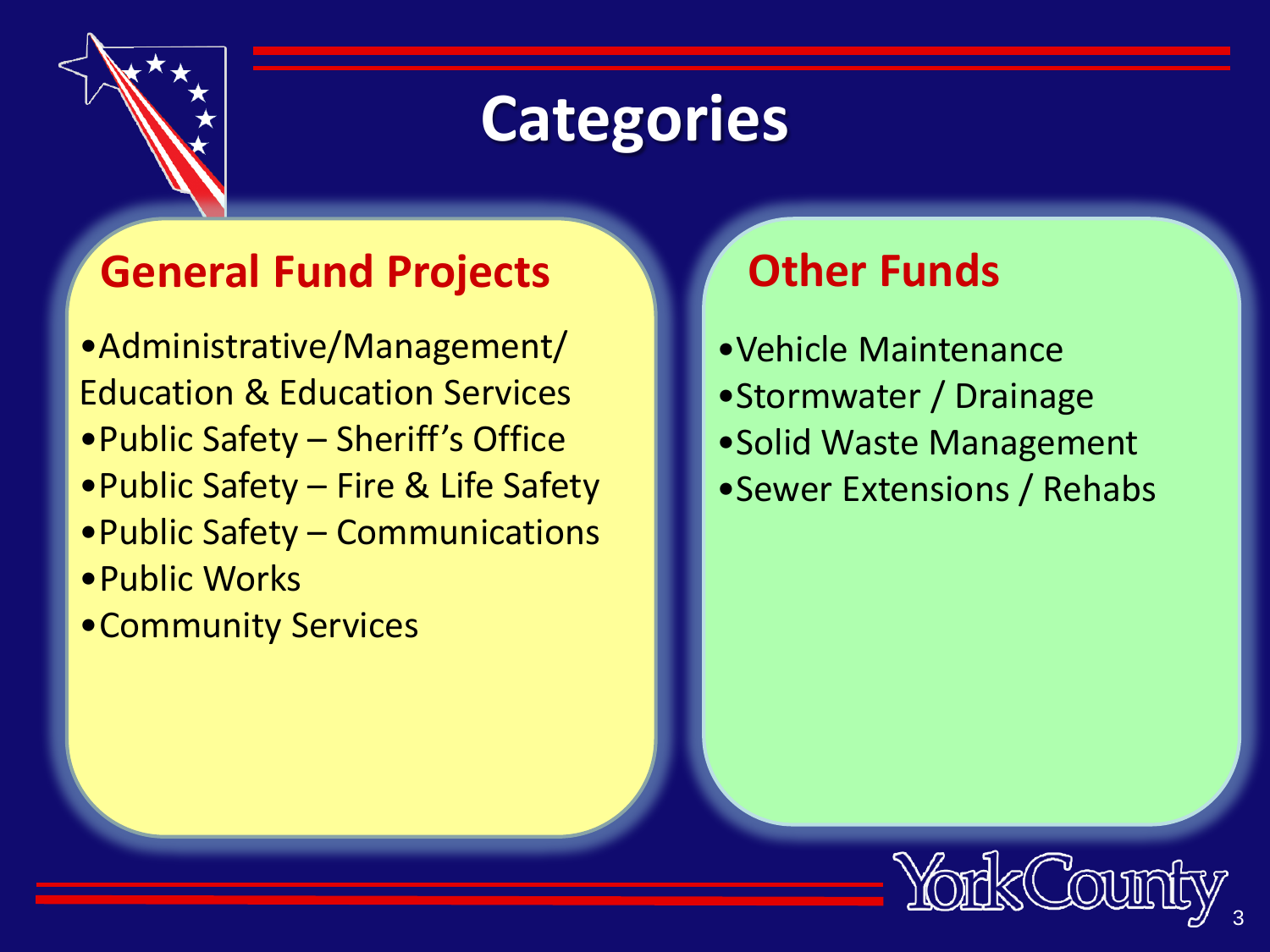|                | Process                                                                                                                                                                                                                                                                                                                                                                                                                              |
|----------------|--------------------------------------------------------------------------------------------------------------------------------------------------------------------------------------------------------------------------------------------------------------------------------------------------------------------------------------------------------------------------------------------------------------------------------------|
| <b>Phase 1</b> | • Departments / Agencies submitted CIP requests to Finance Department                                                                                                                                                                                                                                                                                                                                                                |
| <b>Phase 2</b> | • CIP Committee reviewed, evaluated and prioritized requests<br>• Committee's recommendations reported to County Administrator                                                                                                                                                                                                                                                                                                       |
| <b>Phase 3</b> | • County Administrator / senior staff review and preliminary adjustments<br>• Preliminary "Senior Staff Fiscally Constrained – First Cut" presented to BOS,<br><b>School Division and Planning Commission</b>                                                                                                                                                                                                                        |
| <b>Phase 4</b> | • County Administrator continues review and development of recommended<br>CIP with input from BOS, Schools, and PC and with refined information on<br><b>Operating Budget outlook</b><br>• County Administrator presents recommended CIP in conjunction with<br>overall FY 2018 Budget proposal (early March)<br>• Budget Work Sessions / PC Certification of Comp Plan Consistency<br>• Budget and CIP adopted concurrently (May 2) |
|                |                                                                                                                                                                                                                                                                                                                                                                                                                                      |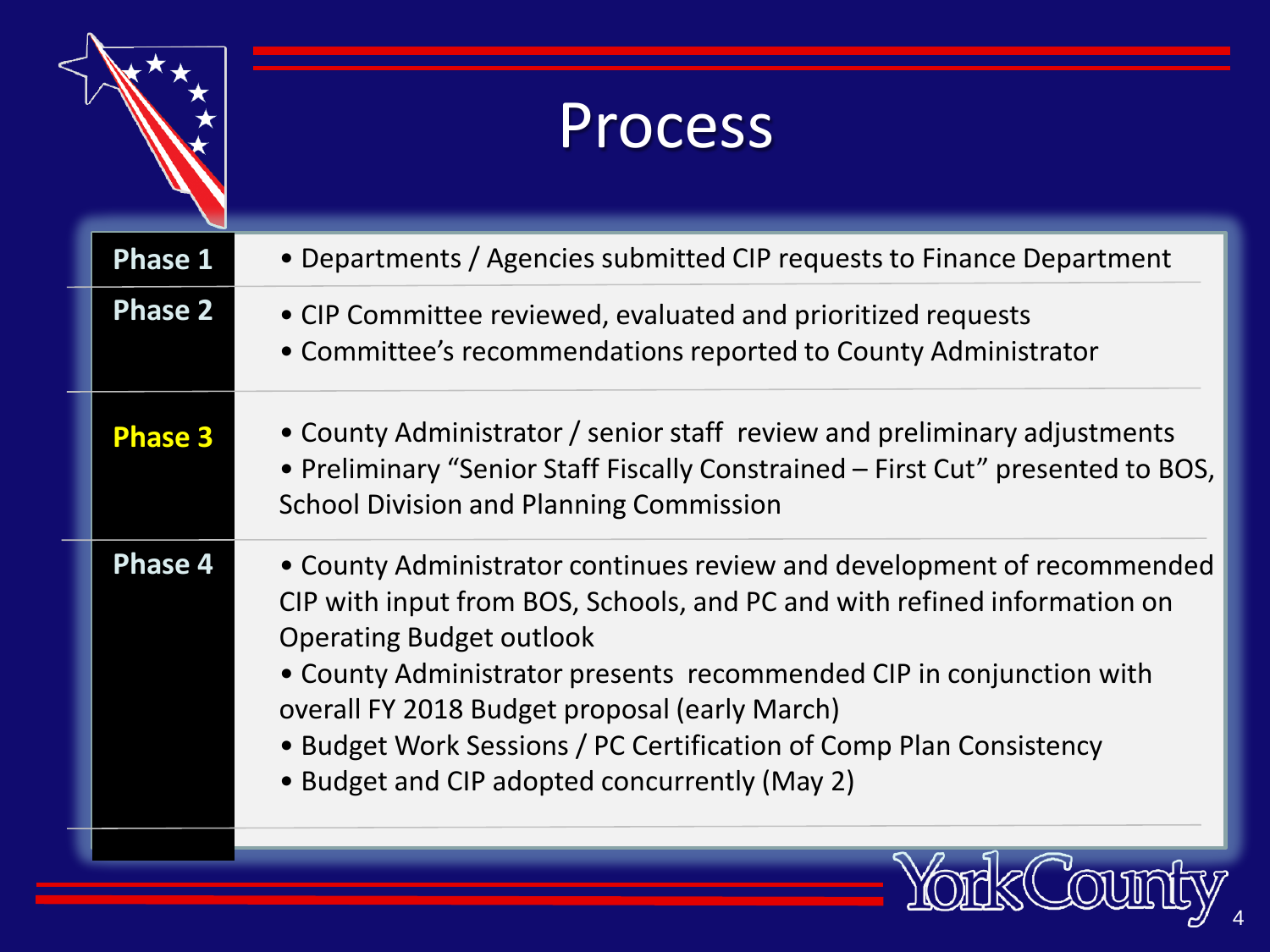

## **Committee Evaluation**

- Committee evaluation and discussion factors included:
	- Legal Requirement
	- How Critical
		- Health and safety issue (*MDTs – Mobile Data Terminals*)
		- Maintenance issue (*backlog of deferred maintenance*)
		- Capacity issue (*new elementary school*)
	- Supports Strategic Priorities
	- Prior or ongoing commitment
	- Widespread benefit
	- Operating budget impact

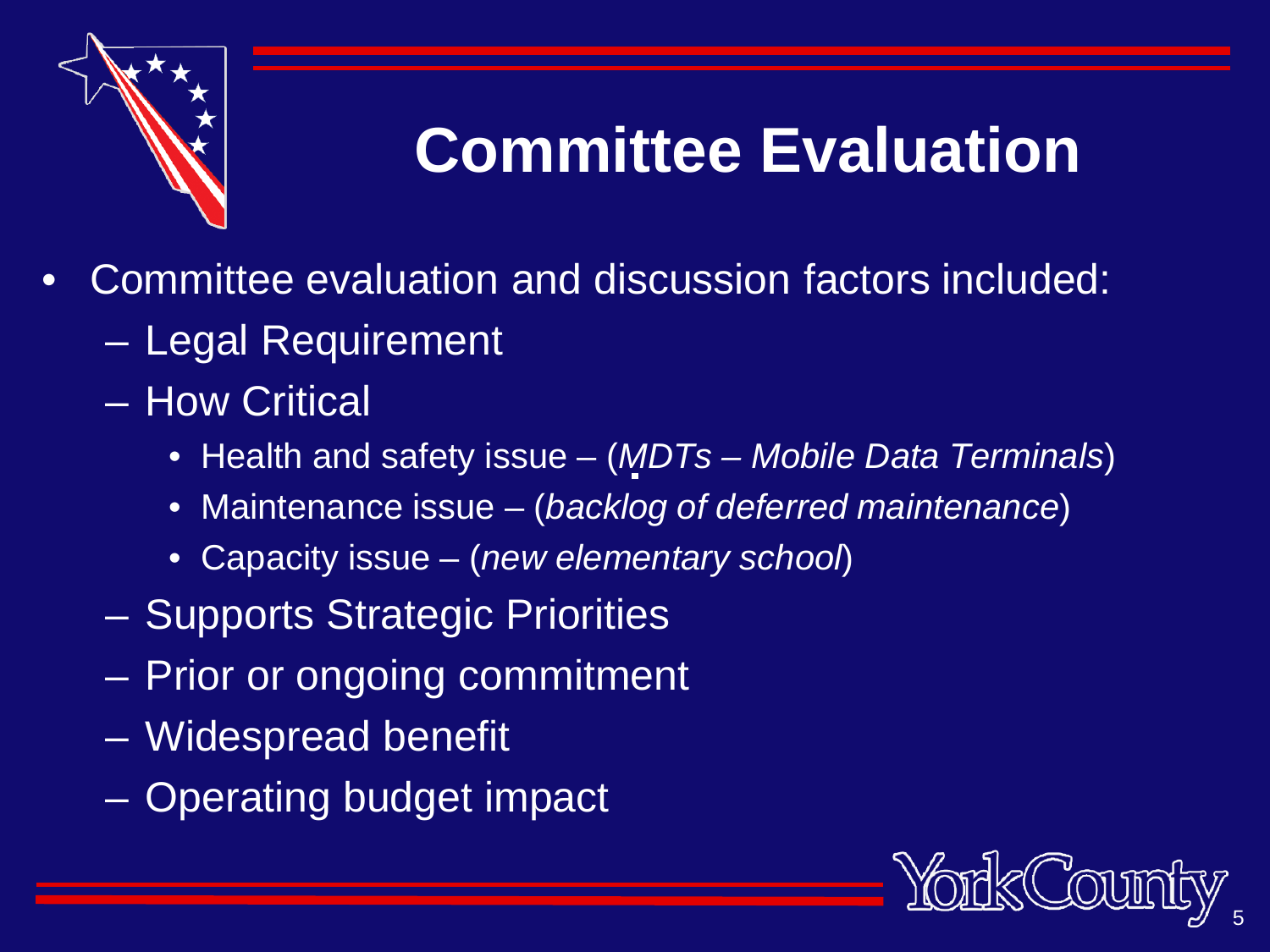|                           | <b>FY 2018</b> | FY 2019    | <b>FY 2020</b> | FY 2021    | FY 2022    | <b>FY 2023</b> | <b>Total</b><br><b>Programmed</b> | <b>Total</b><br><b>Requested</b> |
|---------------------------|----------------|------------|----------------|------------|------------|----------------|-----------------------------------|----------------------------------|
| <b>COUNTY</b>             | 8,917,000      | 6,376,000  | 9,590,000      | 6,685,000  | 9,235,000  | 10,023,000     | 50,826,000                        | 102,768,190                      |
| Last Year's<br><b>CIP</b> | 10,884,000     | 5,256,000  | 8,807,000      | 5,070,000  | 11,235,000 |                | 47,827,000                        |                                  |
|                           |                |            |                |            |            |                |                                   |                                  |
| <b>SCHOOLS</b>            | 9,000,000      | 17,500,000 | 15,000,000     | 9,000,000  | 7,500,000  | 9,650,000      | 67,650,000                        | 67,650,000                       |
| Last Year's<br><b>CIP</b> | 15,000,000     | 17,500,000 | 9,000,000      | 9,000,000  | 7,500,000  |                | 67,000,000                        |                                  |
|                           |                |            |                |            |            |                |                                   |                                  |
| <b>TOTAL</b>              | 17.917,000     | 23,876,000 | 24,590,000     | 15,685,000 | 16,735,000 | 19,673,000     | 118,476,000                       | 170,418,190                      |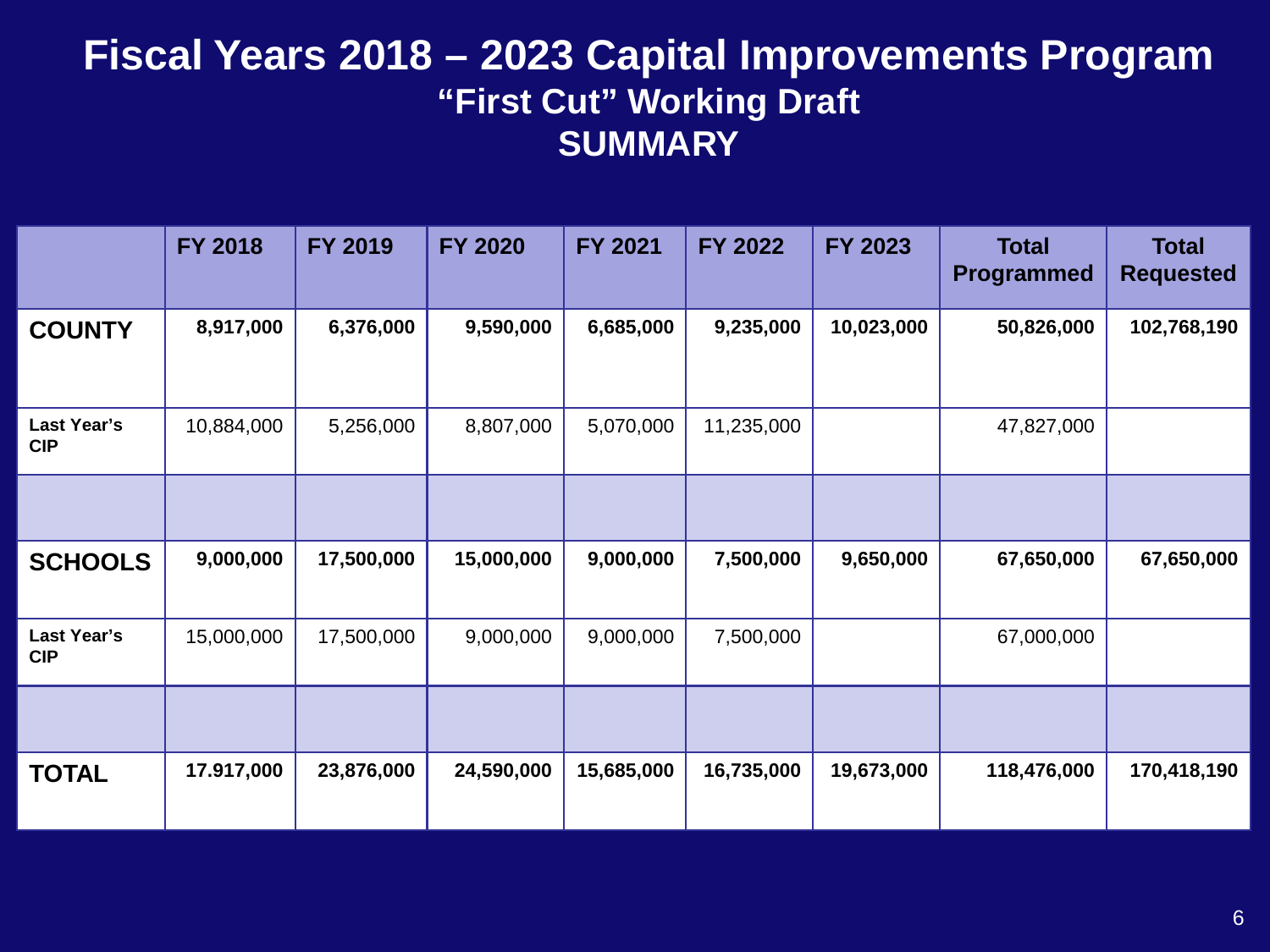|                                                                    | FY 2018 | FY 2019 | <b>FY 2020</b> | FY 2021   | FY 2022 | FY 2023   |
|--------------------------------------------------------------------|---------|---------|----------------|-----------|---------|-----------|
| <b>Administrative Services</b>                                     |         |         |                |           |         |           |
| Video Services Studio / York Hall<br><b>Equipment Replacements</b> |         | 120,000 | 80,000         | 150,000   | 200,000 |           |
| <b>Building Replacement (Study,</b><br>Renovations, Building(s))   |         |         | 1,000,000      | 1,000,000 | 300,000 | 2,000,000 |
| <b>Voting Machines Replacement</b>                                 |         |         |                |           |         | 375,000   |
| <b>Management Services</b>                                         |         |         |                |           |         |           |
| <b>Highway and Other Transportation</b><br>Improvements            |         | 500,000 |                | 500,000   |         |           |
| <b>Financial Software Replacement</b>                              |         | 800,000 | 200,000        |           |         |           |
| <b>General Economic Development</b><br><b>Activities</b>           | 250,000 | 500,000 | 500,000        | 500,000   | 500,000 | 500,000   |
| <b>Education and Education</b><br><b>Services</b>                  |         |         |                |           |         |           |
| <b>Yorktown Library Expansion</b>                                  | 150,000 |         | 3,900,000      |           |         |           |

- **Quality Economic Development**
- **Effective and Outstanding Communications and Civic Engagement**
- **Excellent Customer Service**
- **Quality Educational Opportunities** 7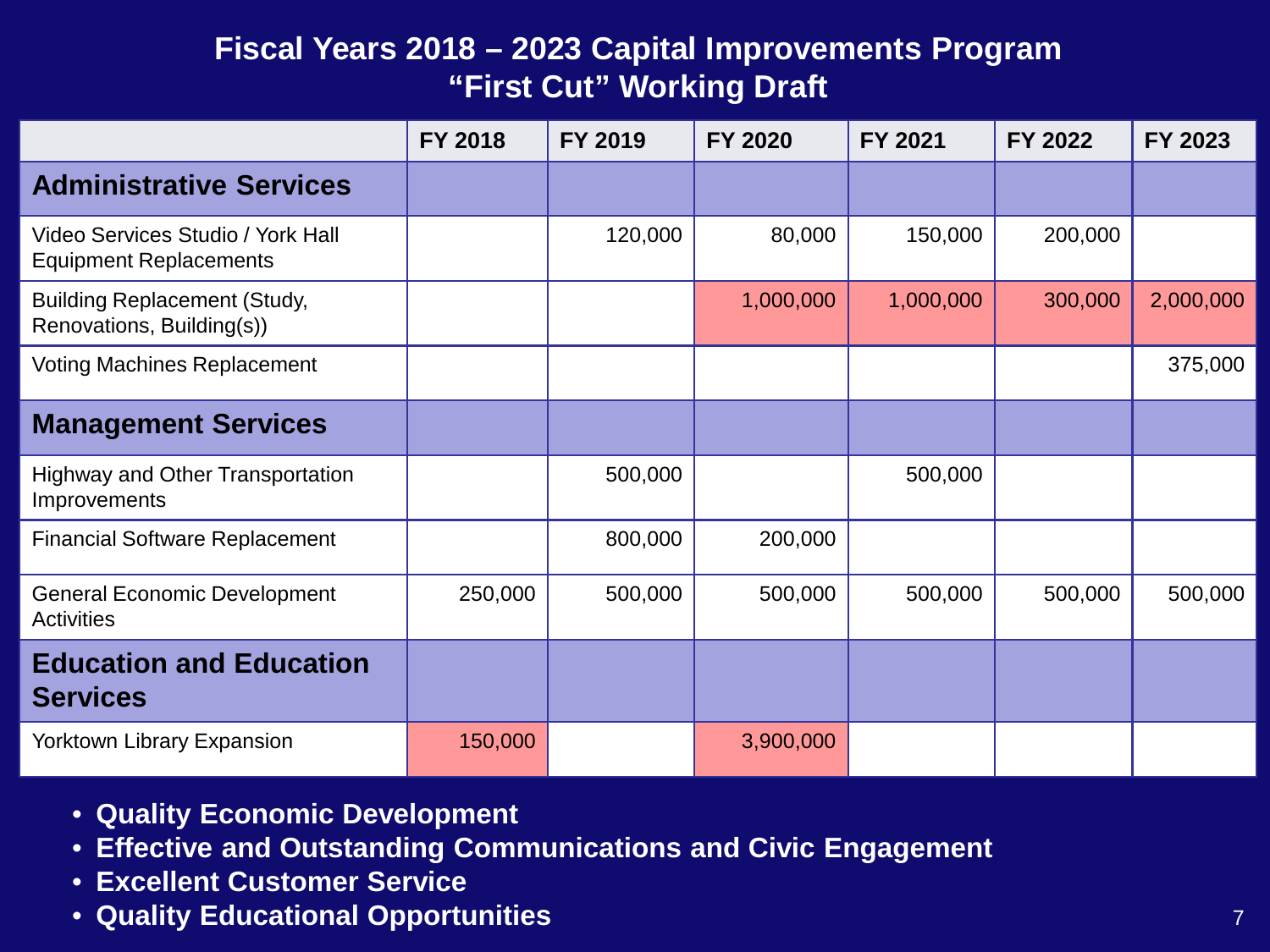|                                                                | <b>FY 2018</b> | <b>FY 2019</b> | <b>FY 2020</b> | FY 2021 | FY 2022 | FY 2023 |
|----------------------------------------------------------------|----------------|----------------|----------------|---------|---------|---------|
| <b>Public Safety - Sheriff's</b><br><b>Office</b>              |                |                |                |         |         |         |
| York-Poquoson Courthouse X-ray<br><b>Machine Replacement</b>   |                |                |                |         | 55,000  |         |
| <b>Sheriff's Mobile Data Terminals</b>                         |                | 900,000        |                |         |         |         |
| <b>Emergency Response Team</b><br><b>Equipment Replacement</b> |                |                | 30,000         |         |         |         |
| Automated External Defibrillator (AED)<br>Replacement          |                |                |                |         | 115,000 |         |
| <b>Mobile Command Center</b><br>Replacement                    |                | 250,000        |                |         |         |         |

- **Exemplary Public Safety**
- **Excellent Customer Service**
- **Effective and Outstanding Communications and Civic Engagement**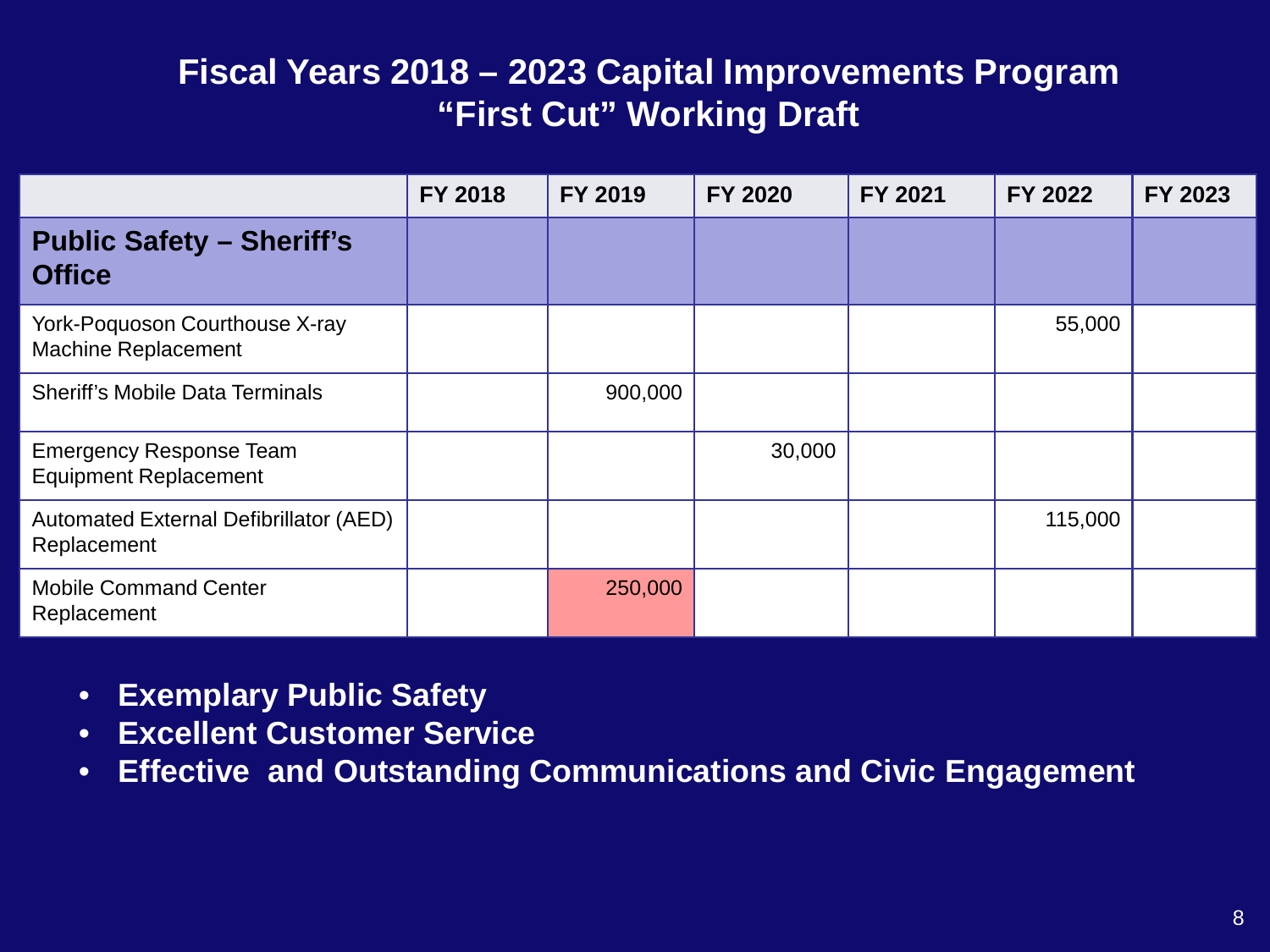|                                                             | <b>FY 2018</b> | FY 2019   | <b>FY 2020</b> | FY 2021   | FY 2022   | FY 2023   |
|-------------------------------------------------------------|----------------|-----------|----------------|-----------|-----------|-----------|
| <b>Public Safety - Fire &amp; Life</b><br><b>Safety</b>     |                |           |                |           |           |           |
| Replacement of Patient Stretchers and<br><b>Stairchairs</b> |                |           | 100,000        | 100,000   |           |           |
| Back-up Power - Emergency Shelter<br>and Disaster Support   | 125,000        | 125,000   | 125,000        | 125,000   | 125,000   | 125,000   |
| <b>Fire Apparatus Replacement</b>                           | 1,500,000      | 1,500,000 | 1,500,000      | 1,500,000 | 1,500,000 | 1,500,000 |
| <b>Grafton Fire Station Replacement</b>                     | 4,175,000      |           |                |           |           |           |
| Mobile Data Terminals (MDT)                                 | 225,000        |           |                |           |           |           |
| <b>Biomedical Equipment</b>                                 | 112,000        | 112,000   | 112,000        | 112,000   | 112,000   | 112,000   |

- **Exemplary Public Safety**
- **Excellent Customer Service**
- **Effective and Outstanding Communications and Civic Engagement**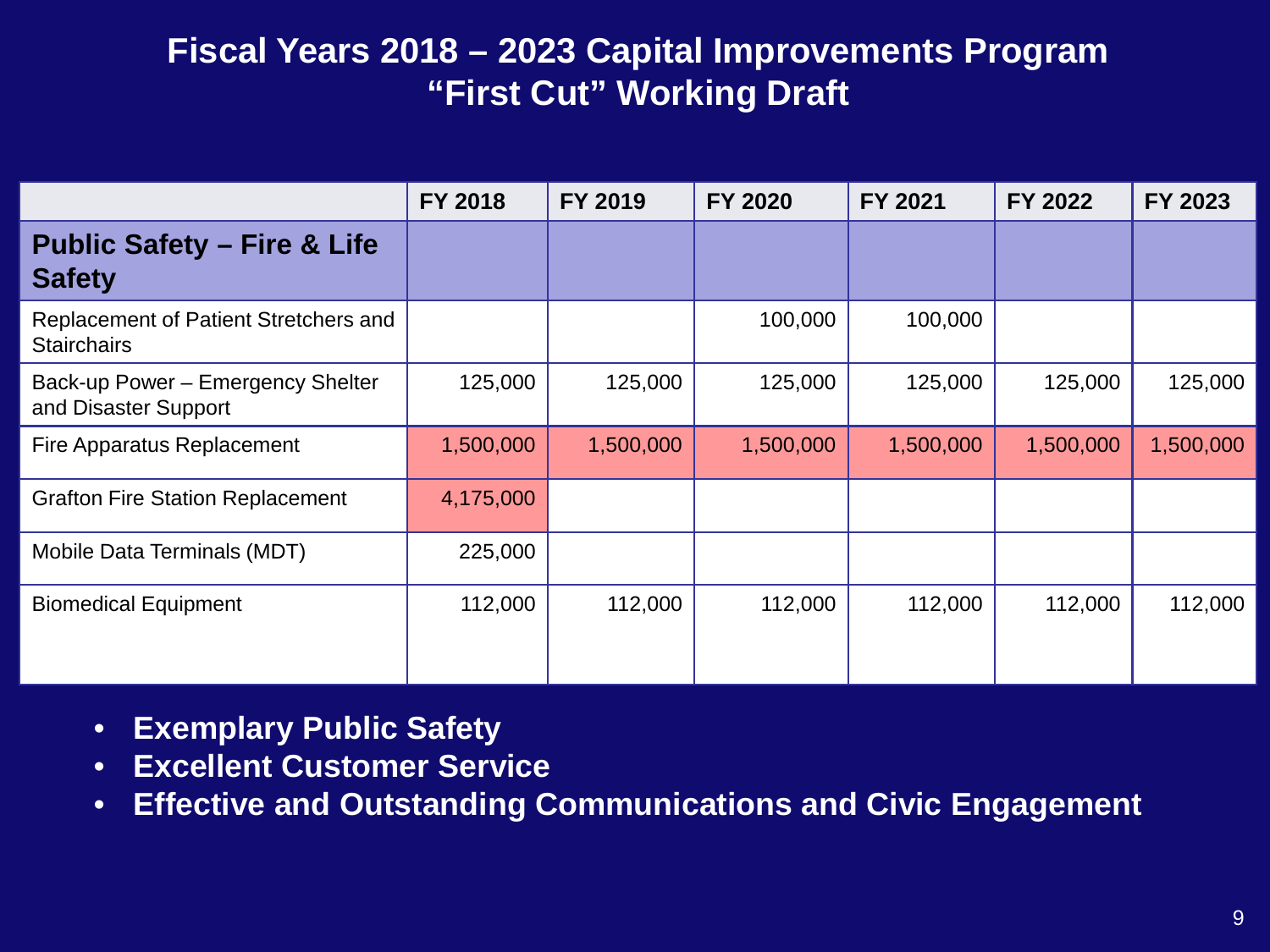|                                                                                         | <b>FY 2018</b> | FY 2019 | <b>FY 2020</b> | <b>FY 2021</b> | FY 2022   | FY 2023 |
|-----------------------------------------------------------------------------------------|----------------|---------|----------------|----------------|-----------|---------|
| <b>Public Safety - Emergency</b><br><b>Communications / Radio</b><br><b>Maintenance</b> |                |         |                |                |           |         |
| <b>Regional Radio System</b>                                                            | 500,000        | 500,000 | 500,000        | 500,000        | 500,000   |         |
| E-911 Subscriber Mobile and Portable<br><b>Radio Replacements</b>                       |                |         |                | 4,000,000      | 3,000,000 |         |
| Nice recorder Replacement                                                               |                |         |                | 75,000         |           |         |
| CCTV-911 Center                                                                         |                |         | 10,000         |                |           |         |
| <b>County Fire Alarm System</b>                                                         | 75,000         | 68,000  | 68,000         | 68,000         | 68,000    |         |
| <b>Dispatch Console Furniture</b><br>Replacement                                        |                |         |                |                |           | 56,000  |
| <b>County Security Alarm System</b>                                                     | 100,000        |         |                |                |           |         |

- **Exemplary Public Safety**
- **Excellent Customer Service**
- **Effective and Outstanding Communications and Civic Engagement**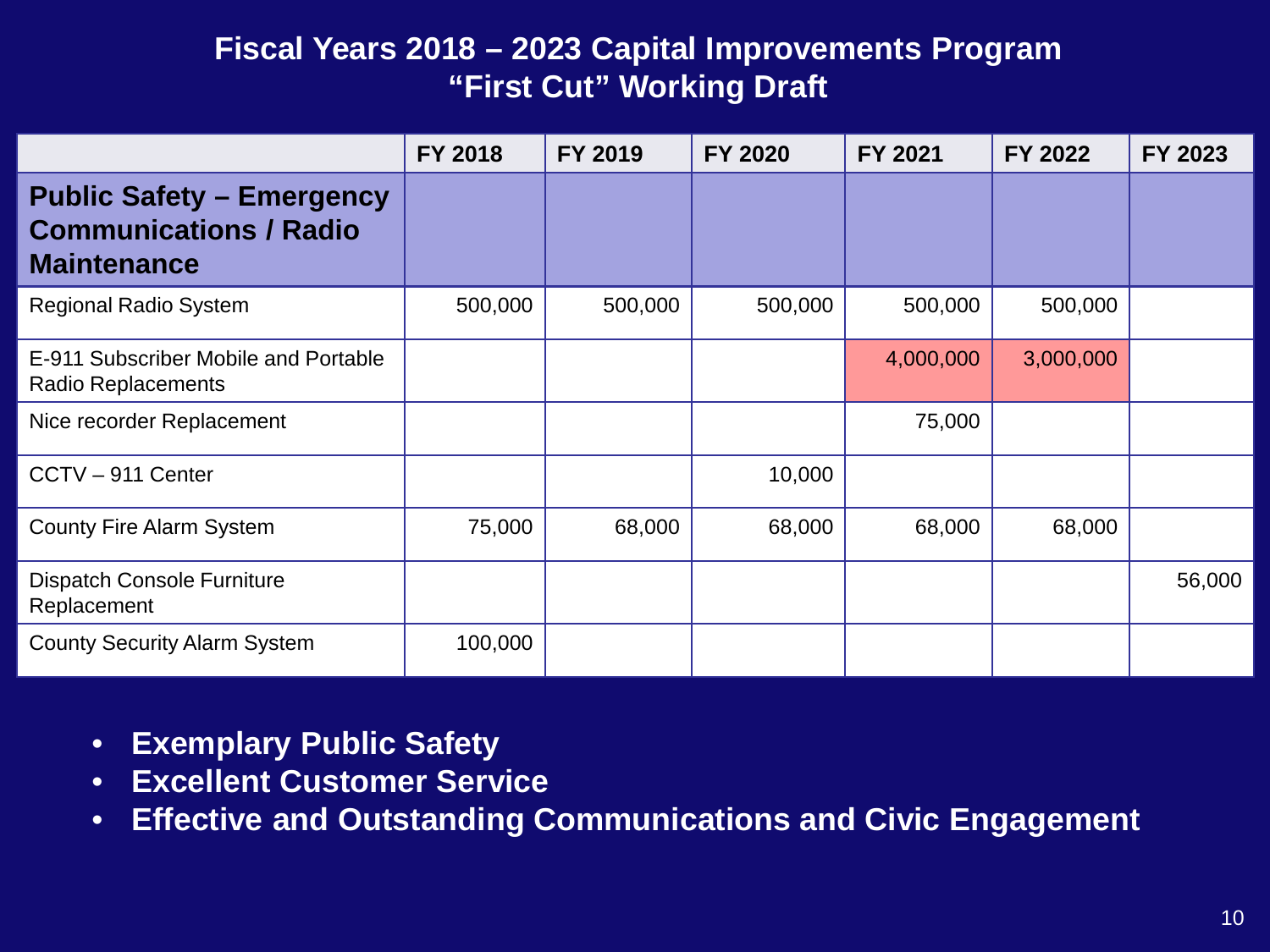|                                                                 | <b>FY 2018</b> | FY 2019 | <b>FY 2020</b> | FY 2021   | FY 2022   | FY 2023   |
|-----------------------------------------------------------------|----------------|---------|----------------|-----------|-----------|-----------|
| <b>Public Works</b>                                             |                |         |                |           |           |           |
| <b>Yorktown Trolley Replacement</b>                             |                |         | 300,000        |           |           |           |
| Tennis / Basketball Court Repair                                |                | 76,000  |                |           |           |           |
| Roof Repair / Replacement                                       | 300,000        |         |                |           |           |           |
| <b>HVAC Replacement</b>                                         | 375,000        | 300,000 | 500,000        | 300,000   | 100,000   | 250,000   |
| Parking Lot Repair                                              | 100,000        | 100,000 | 100,000        | 100,000   | 100,000   | 100,000   |
| <b>Building Maintenance / Repair</b>                            | 300,000        | 300,000 | 300,000        | 300,000   | 325,000   | 325,000   |
| <b>Disability Compliance</b>                                    | 140,000        | 100,000 | 40,000         | 40,000    | 30,000    | 30,000    |
| Major Grounds Maintenance / Repair                              | 35,000         | 45,000  | 30,000         | 50,000    | 50,000    | 50,000    |
| Grounds Maintenance Machinery &<br><b>Equipment Replacement</b> | 75,000         | 50,000  | 50,000         | 50,000    | 50,000    | 100,000   |
| <b>Underground Utilities</b>                                    |                |         |                | 1,000,000 | 1,000,000 | 1,000,000 |
| <b>Security in Public Buildings</b>                             | 30,000         | 30,000  | 30,000         | 30,000    | 30,000    |           |

**Quality Economic Development Excellent Customer Service Exemplary Public Safety Environmental Stewardship**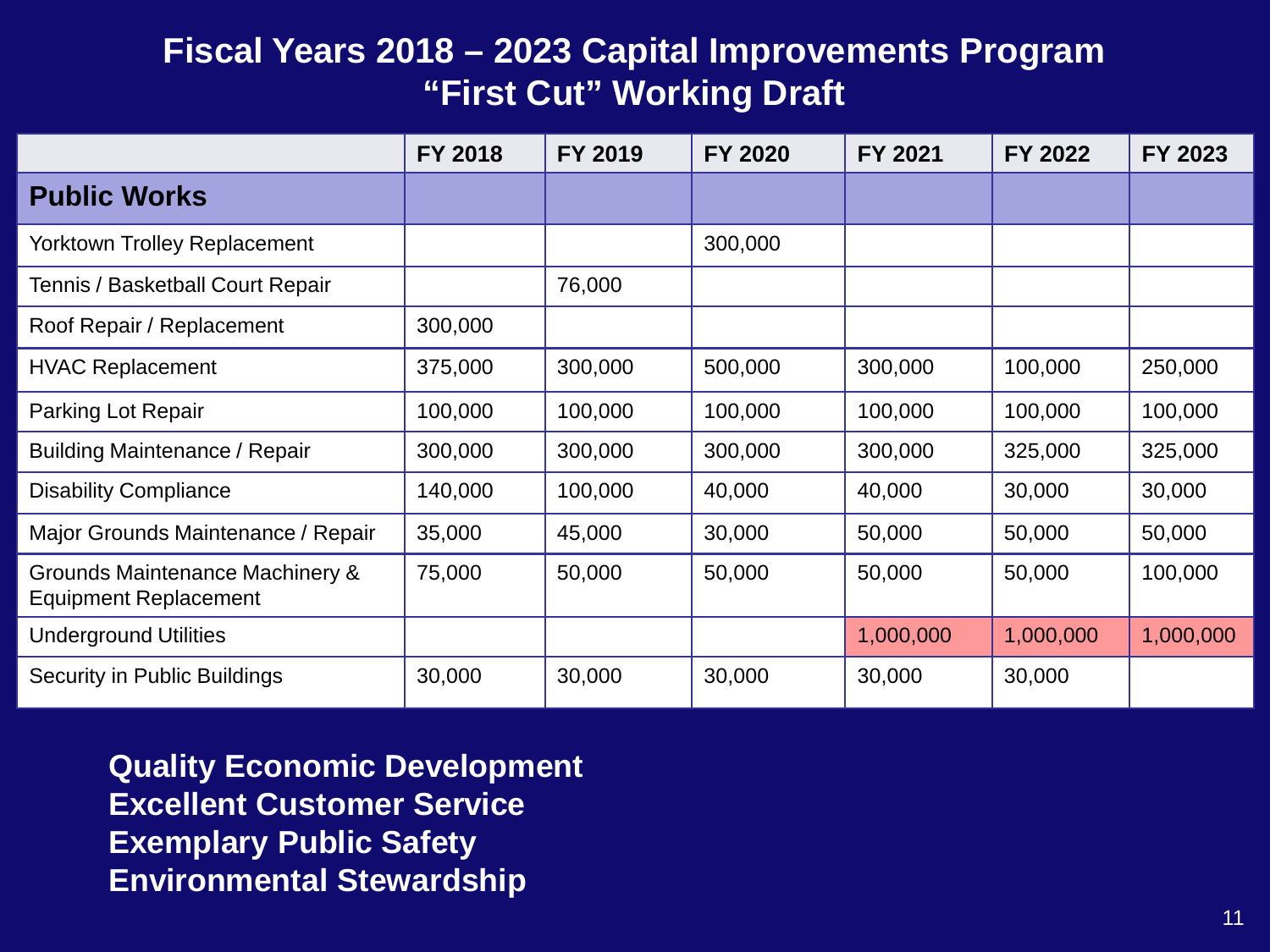|                                                          | <b>FY 2018</b> | FY 2019 | <b>FY 2020</b> | FY 2021 | FY 2022 | FY 2023 |
|----------------------------------------------------------|----------------|---------|----------------|---------|---------|---------|
| <b>Community Services</b>                                |                |         |                |         |         |         |
| <b>Parks and Recreation Investments</b>                  |                |         |                |         |         | 500,000 |
| <b>National Park Service Picnic Area</b><br>Improvements | 350,000        |         |                |         |         |         |
| Permanent Performance Area -<br><b>Riverwalk Landing</b> |                |         | 125,000        |         |         |         |
| Tourism Information, Dockmaster<br>Office, Restrooms     |                |         |                | 250,000 |         |         |
|                                                          |                |         |                |         |         |         |
|                                                          |                |         |                |         |         |         |

- Quality Economic Development
- Effective and Outstanding Communications and Civic Engagement
- Excellent Customer Service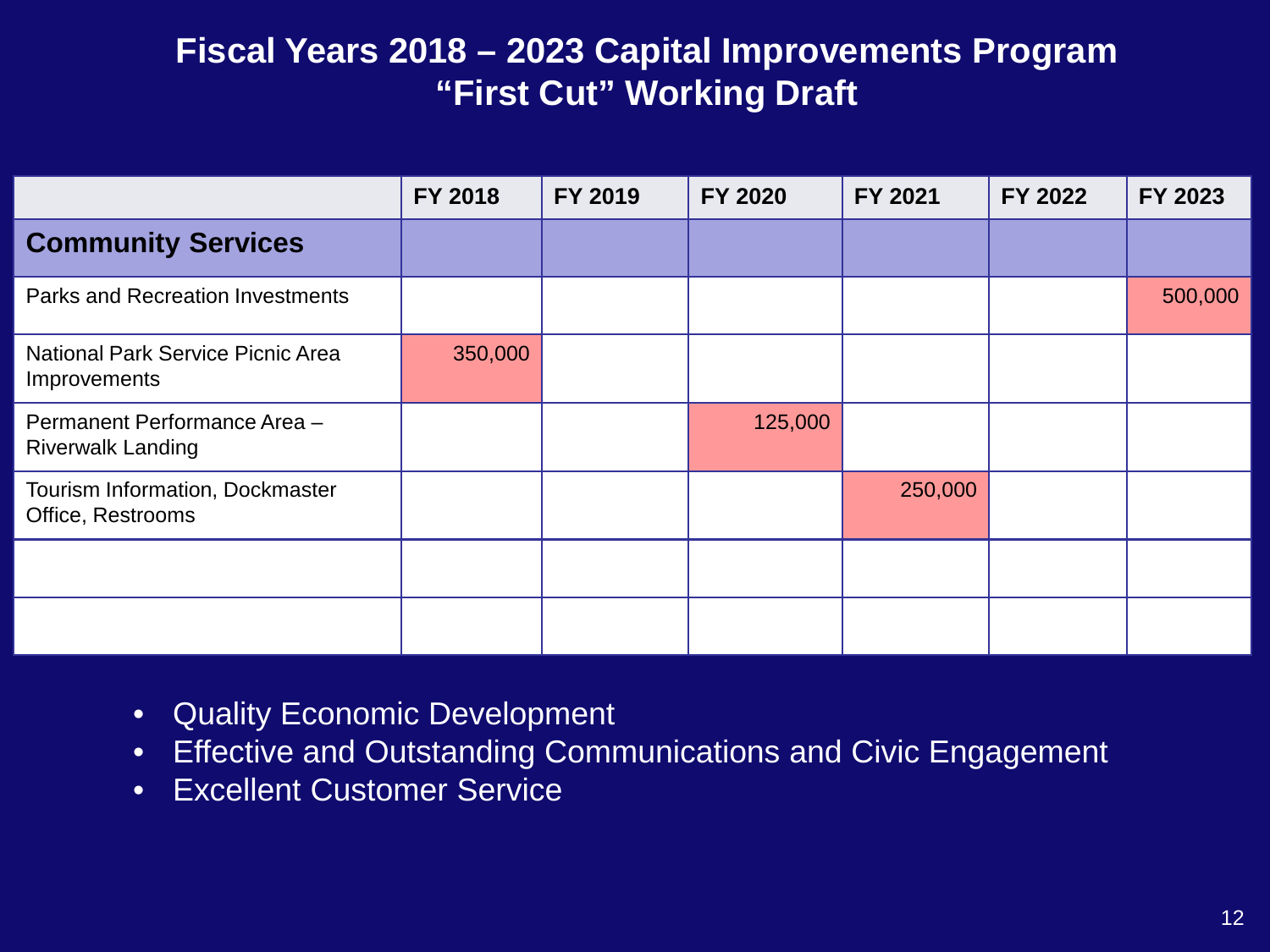

## Internal Services Funds and Enterprise Funds Projects

|                                       | 2018      | 2019    | 2020    | 2021 | 2022 | 2023 |
|---------------------------------------|-----------|---------|---------|------|------|------|
| <b>VEHICLE MAINTENANCE FUND</b>       |           |         |         |      |      |      |
| <b>Equipment Upgrades</b>             | 150,000   |         | 100,000 |      |      |      |
| <b>Fuel Sites Upgrade</b>             | 1,100,000 | 550,000 | 550,000 |      |      |      |
| <b>SOLID WASTE FUND</b>               |           |         |         |      |      |      |
| <b>Rear Packer Truck Replacements</b> | 230,000   |         |         |      |      |      |
|                                       |           |         |         |      |      |      |

- **Environmental Stewardship**
- **Excellent Customer Service**

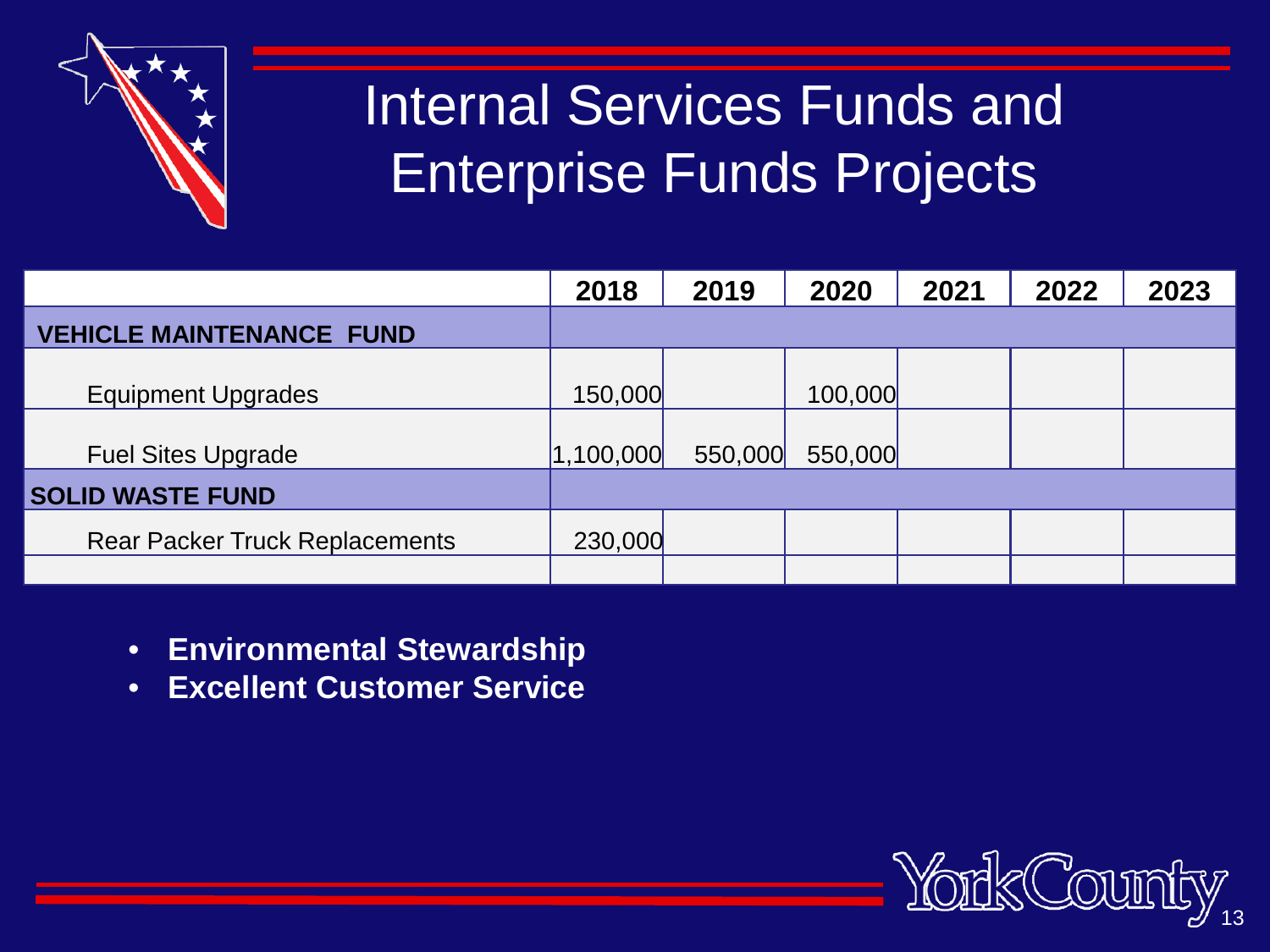|                                              | 2018    | 2019    | 2020    | 2021    | 2022    | 2023    |
|----------------------------------------------|---------|---------|---------|---------|---------|---------|
| <b>STORMWATER FUND</b>                       |         |         |         |         |         |         |
| Tabb Lakes/King's Bottom                     |         |         |         | 100,000 | 400,000 |         |
| Victory Industrial Park/RT 17 Culverts       | 350,000 |         |         |         |         |         |
| Goodwin Neck/Rosewood                        | 200,000 | 550,000 |         |         |         |         |
| <b>Marlbank Cove Ravine</b>                  |         |         |         |         | 150,000 | 500,000 |
| <b>Poquoson River Headwaters</b>             | 600,000 |         |         |         |         |         |
| <b>Stream Restoration - Larkin Woods</b>     |         |         |         | 100,000 | 450,000 |         |
| <b>Queens Lake - Ravines</b>                 |         |         |         |         |         | 150,000 |
| Siege Lane - Prevention of Flooding          | 100,000 | 50,000  | 150,000 |         |         |         |
| Middlewood Lane                              |         |         |         |         | 400,000 |         |
| <b>Equipment Replacement</b>                 | 80,000  | 120,000 | 120,000 | 55,000  |         |         |
| <b>Brightwood Stream Restoration</b>         |         |         | 150,000 | 600,000 |         |         |
| <b>Charles Brown Park Stream Restoration</b> | 150,000 | 600,000 |         |         |         |         |
| NNWW - Lackey BMP (stormwater pond)          |         |         | 200,000 |         |         |         |
| <b>Panther Paw Stream Restoration</b>        |         |         |         | 100,000 | 400,000 |         |

- **Environmental Stewardship**
- **Quality Economic Development**
- **Excellent Customer Service** <sup>14</sup>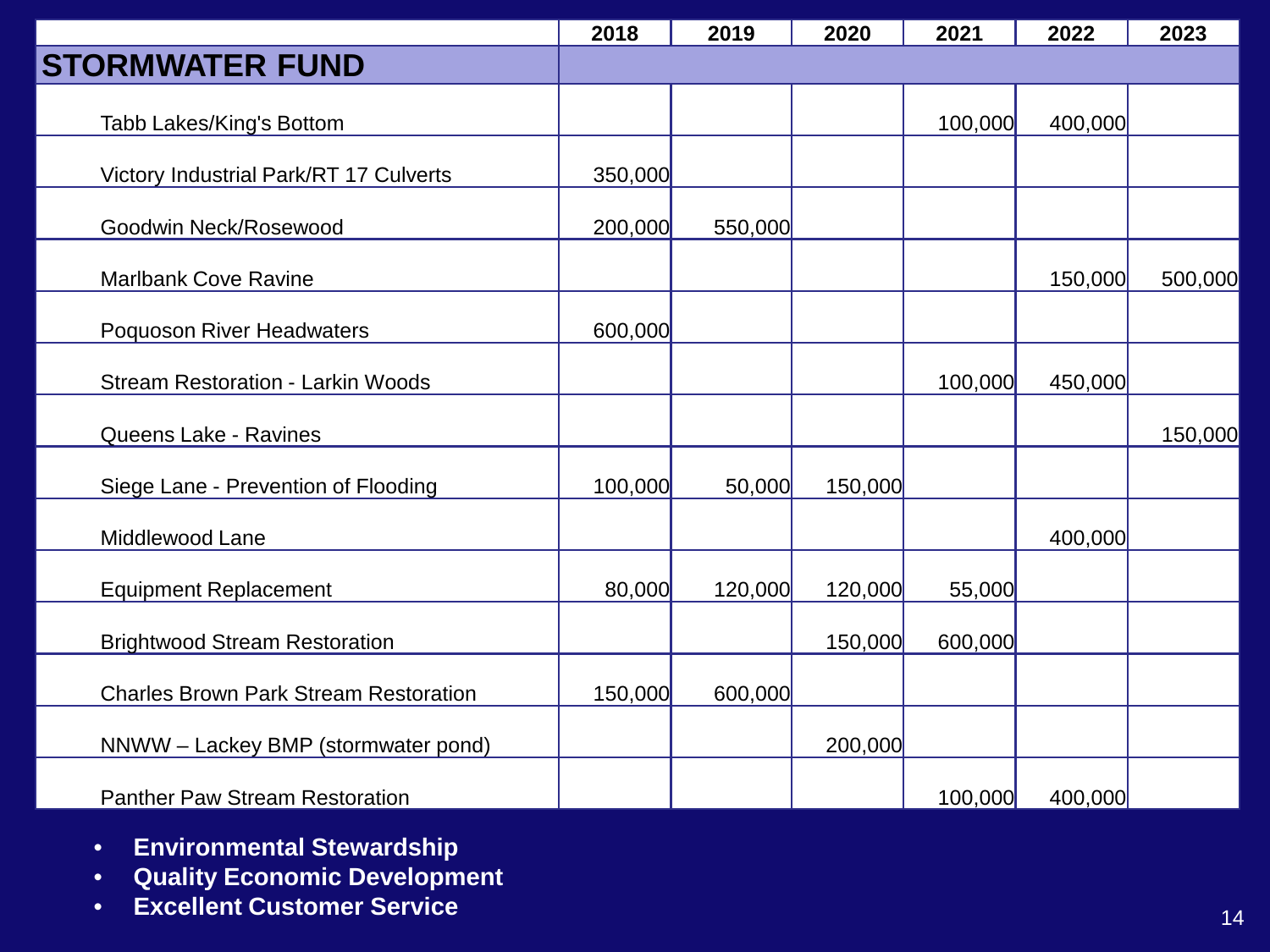|                                                                 | 2018    | 2019      | 2020      | 2021      | 2022      | 2023      |
|-----------------------------------------------------------------|---------|-----------|-----------|-----------|-----------|-----------|
| <b>SEWER FUND</b>                                               |         |           |           |           |           |           |
| Allen's Mill Area                                               |         | 500,000   | 3,200,000 |           |           |           |
| National Lane Area                                              | 100,000 | 550,000   |           |           |           |           |
| Dare/Jethro Lane Area                                           |         | 450,000   |           |           |           |           |
| Kentucky Farms Area                                             |         | 400,000   | 2,600,000 |           |           |           |
| Sinclair Drive Area                                             | 800,000 |           |           |           |           |           |
| <b>Schenck Estates Area</b>                                     |         |           |           |           | 700,000   | 5,000,000 |
| <b>Big Bethel Area</b>                                          |         |           |           | 800,000   | 2,500,000 |           |
| Whites Road / Faulkner Drive                                    |         |           |           |           |           | 500,000   |
| Payne's Road                                                    |         | 275,000   |           |           |           |           |
| Sewer Line Rehabilitation                                       | 500,000 | 1,700,000 | 1,800,000 | 1,800,000 | 2,000,000 | 2,000,000 |
| <b>Pump Station Rehabilitation</b>                              | 300,000 | 700,000   | 700,000   | 700,000   | 700,000   | 800,000   |
| <b>SCADA Automated Control Monitoring System</b><br>Replacement |         |           | 2,000,000 |           |           |           |
| <b>Excavator Replacement</b>                                    |         | 250,000   |           |           |           |           |
| Tandem Dump Truck Replacement                                   |         | 250,000   |           |           |           |           |
| <b>Emergency Generator Replacement</b>                          | 125,000 | 125,000   | 125,000   | 125,000   | 150,000   | 150,000   |
| <b>Backhoe Replacement</b>                                      |         |           | 100,000   |           |           |           |
| Utilities Building - Goodwin Neck Road Ops Center               |         |           | 500,000   | 4,000,000 |           |           |

- **Environmental Stewardship**
- **Excellent Customer Service** 15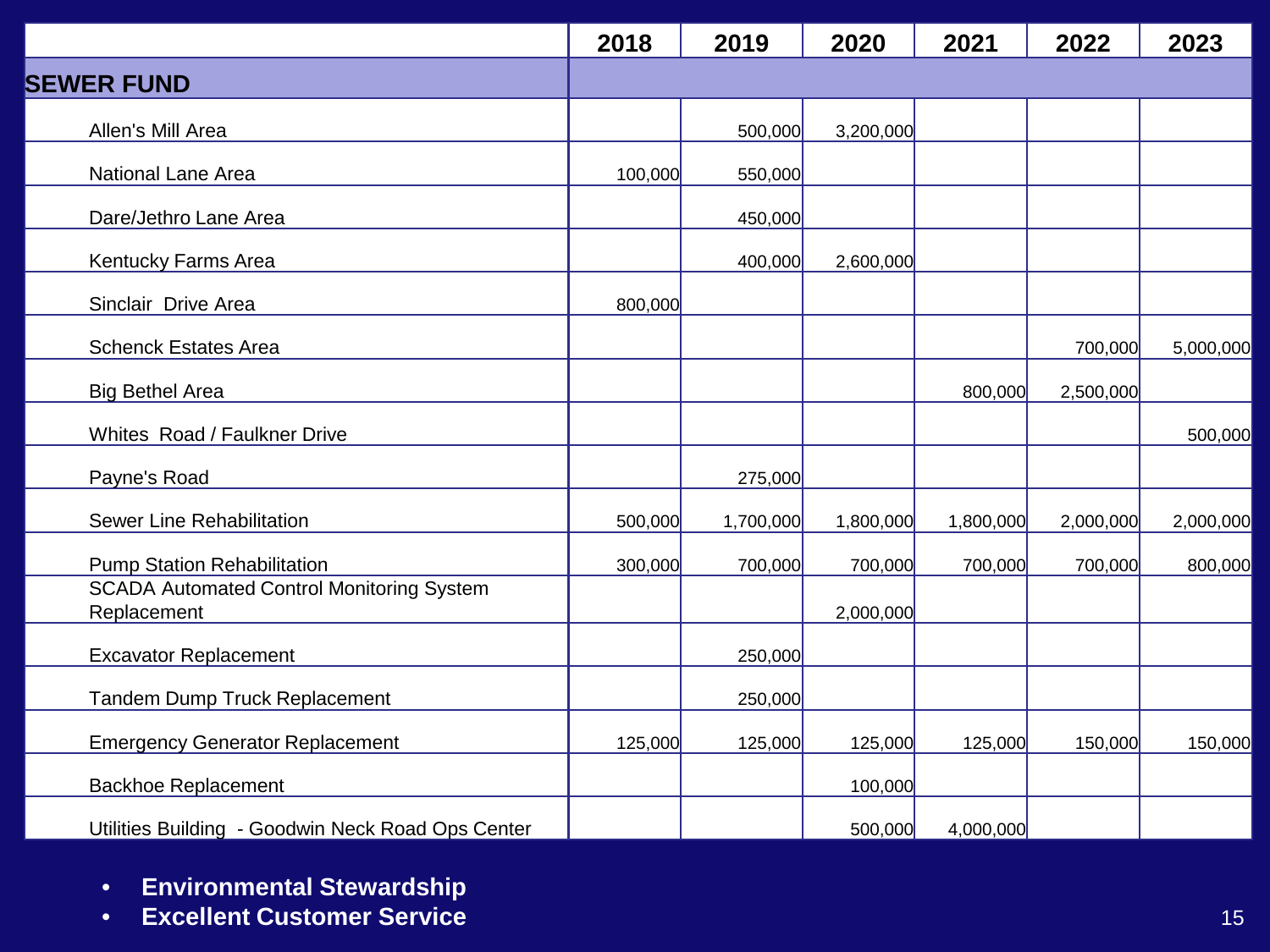| <b>School Capital Projects - FY 2018</b>                  | <b>FY 2018</b> |
|-----------------------------------------------------------|----------------|
| Coventry Elementary – windows & security vestibule        | 375,000        |
| Coventry Elementary – metal roof replacement              | 1,200,000      |
| Coventry Elementary – Replace HVAC in classroom additions | 700,000        |
| Dare Elementary – Enclose breezeway                       | 300,000        |
| Dare Elementary –Replace gym floor                        | 70,000         |
| Mount Vernon Elementary – Enclose breezeway               | 350,000        |
| Mount Vernon Elementary – Repave bus loop and parking lot | 130,000        |
| Tabb Elementary – Replace windows and doors               | 600,000        |
| Tabb Elementary – Metal roof replacement                  | 1,050,000      |
| Grafton High – Replace HVAC                               | 3,500,000      |
| Grafton Complex – Reorient main offices for security      | 150,000        |
| Grafton Complex – Replace cooling towers                  | 375,000        |
| Temporary – Modular classrooms                            | 200,000        |
| <b>Total School Capital Projects - FY 18</b>              | 9,000,000      |

- **Quality Educational Opportunities**
- **Exemplary Public Safety**
- **Environmental Stewardship**

\*\* NOTE: \$23 M proposed for new elementary school in FY 2019 / 2020  $\frac{16}{16}$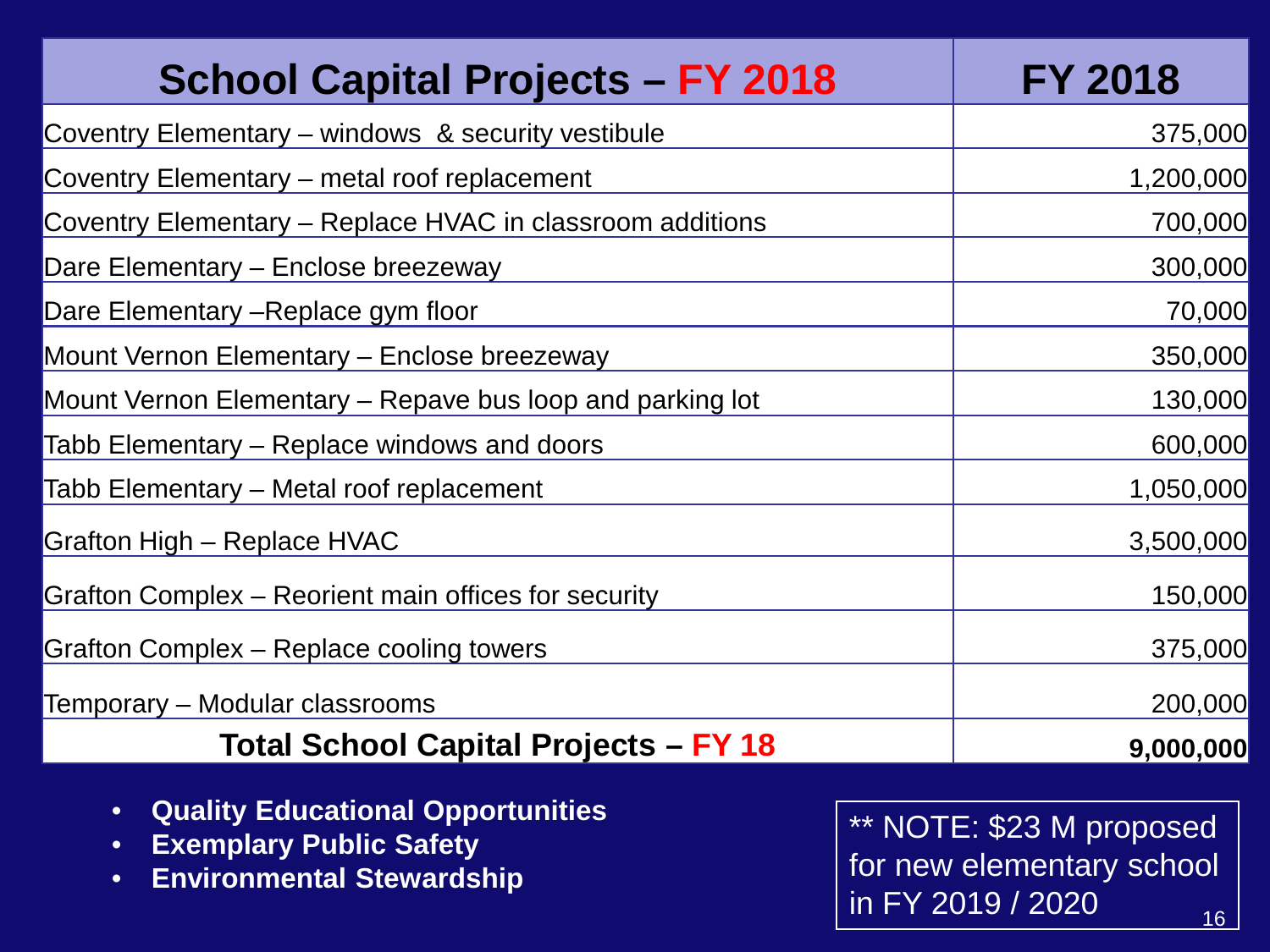| <b>Projects in Last Year's CIP but NOT Included</b>          | <b>Last Year's Programmed</b><br><b>Amount</b> |
|--------------------------------------------------------------|------------------------------------------------|
| Replace Direct Charge Sheriff's Vehicles (Asset Forfeitures) | 108,000                                        |
| <b>Crime Prevention Trailer Replacement</b>                  | 21,000                                         |
| <b>Bypass Road Corridor Fire Station Design</b>              | 1,200,000                                      |
| Old Wormley Creek Boat Landing Improvements                  | 100,000                                        |
| <b>Back Creek Park Boat Landing Improvements</b>             | 100,000                                        |
| Smith Landing Boat Launch Dredging                           | 165,000                                        |
| <b>Yorktown Fishing Pier Improvements</b>                    | 125,000                                        |
| <b>Athletic Field Synthetic Turf Conversion</b>              | 800,000                                        |
|                                                              |                                                |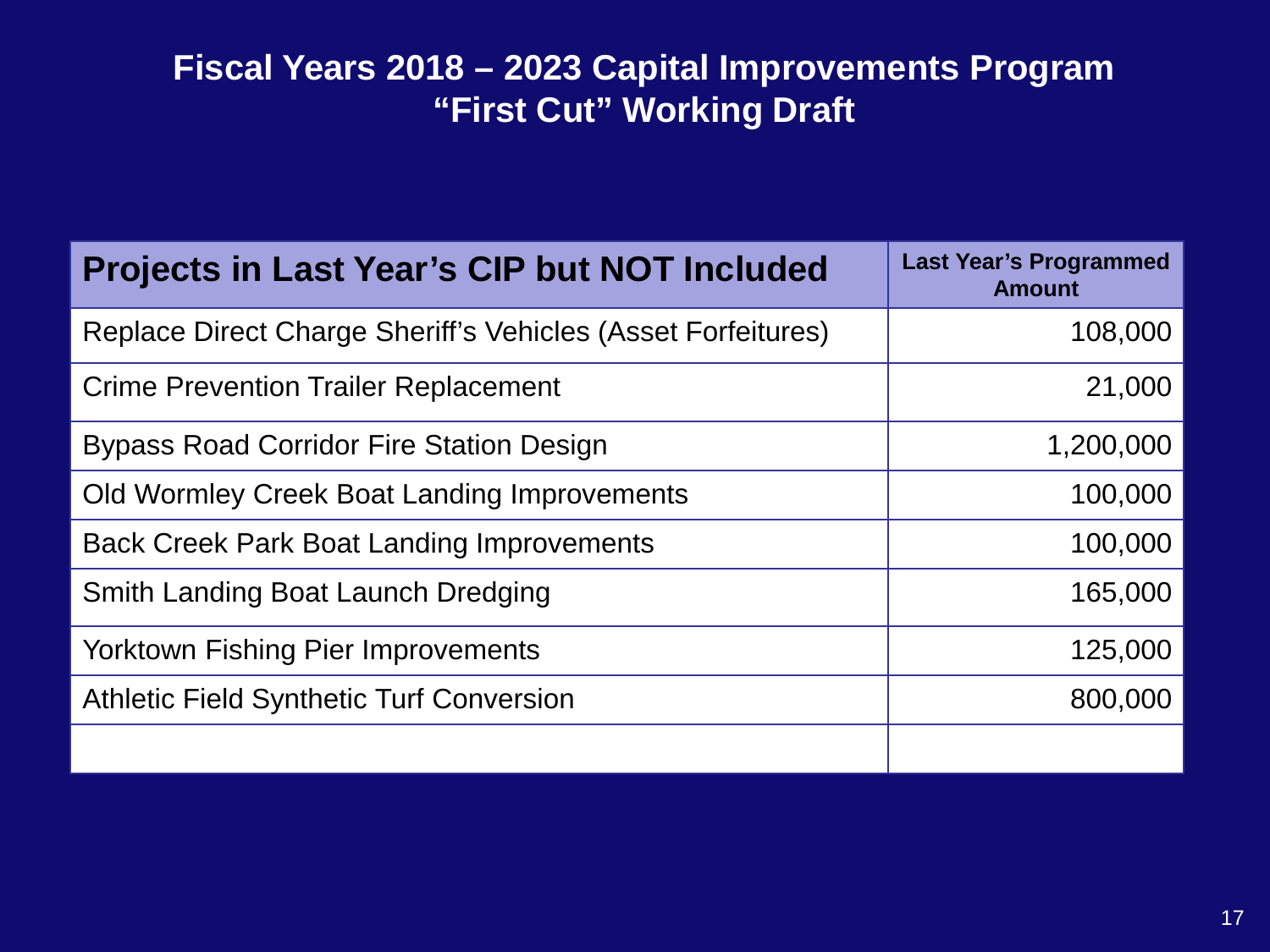| <b>Other Projects Requested But Not Included</b>  | <b>Requested Amount</b> |
|---------------------------------------------------|-------------------------|
| <b>Courthouse Video Security Equipment</b>        | 300,000                 |
| <b>CCTV</b> – Yorktown Waterfront                 | 100,000                 |
| <b>KERI Door System</b>                           | 60,000                  |
| <b>CCTV-MAC Sports Complex</b>                    | 100,000                 |
| 9-1-1 Telephone System Replacement                | 1,100,000               |
| <b>Wayfinding Signs Replacement</b>               | 300,000                 |
| Dirt Street Improvement Program                   | 190,000                 |
| Passenger Shuttle Bus (PRT Programs)              | 100,000                 |
| New Quarter Park Kayak / Canoe Launching Facility | 342,500                 |
|                                                   |                         |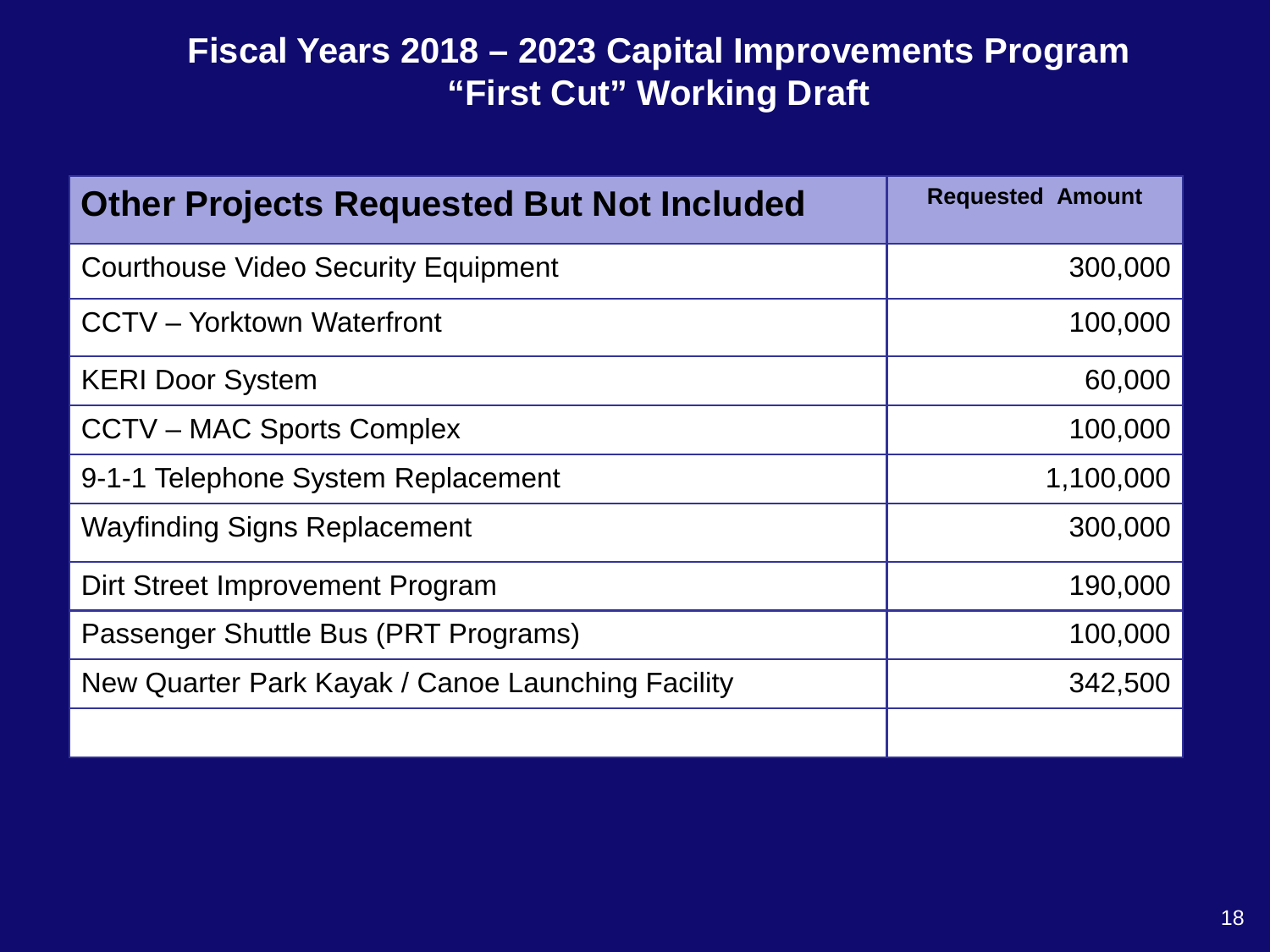

# CIP Operating Impacts Debt Service & Transfers

## Using Senior Staff Fiscally Constrained FY2018 – FY2023 CIP February 7, 2017

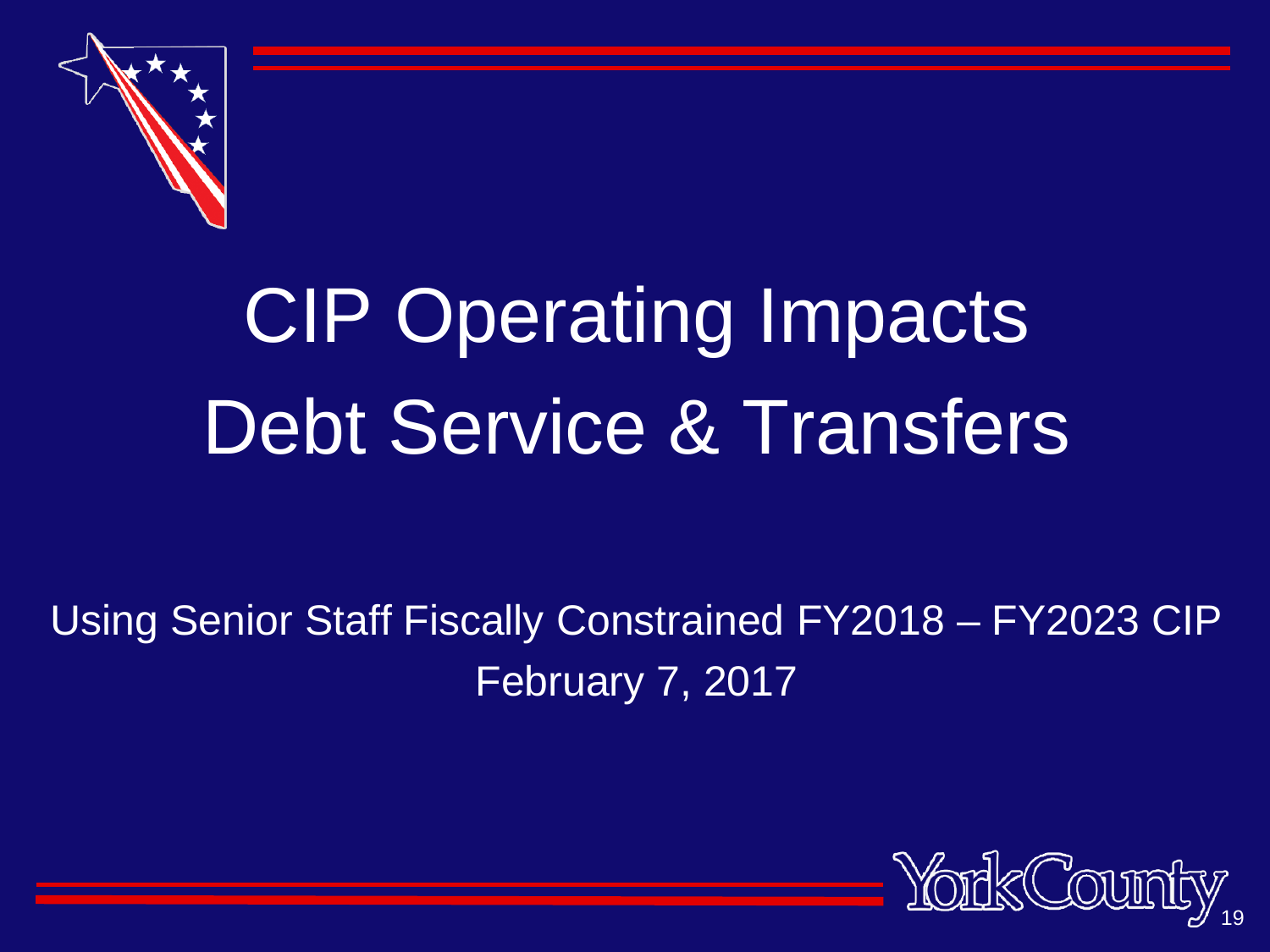

# Funding Plan for CIP

- 1. Board's Debt Policy
- 2. Sources for CIP Funding
- 3. Planning CIP based on Board Policy
- 4. Projection of Debt Policy Compliance of 6-Year CIP
- 5. Affordability

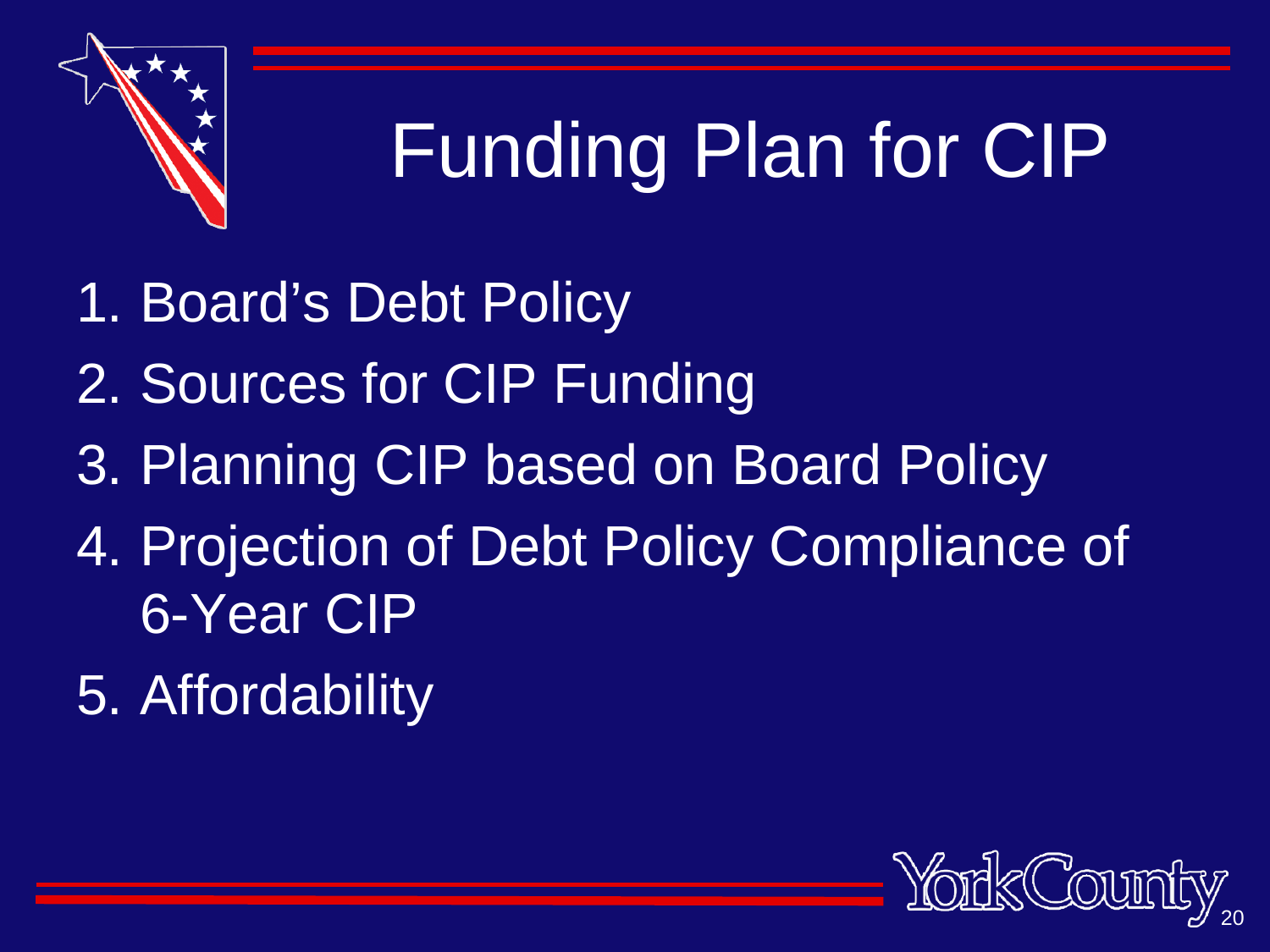

# Debt Policy Tax Supported Debt

### Board Policy 14-26:

- Prohibits use of long-term debt or tax revenue anticipation notes (TRANS) to fund current operations
- Emphasizes pay-as-you-go capital funding
- Term of debt will not exceed useful life of assets financed
- Annual debt service expenditures for all General Fund supported debt should not exceed 10% of the total General Fund expenditure budget
- Outstanding principal of General Fund supported debt will not exceed 3.0% of net assessed valuation of taxable property

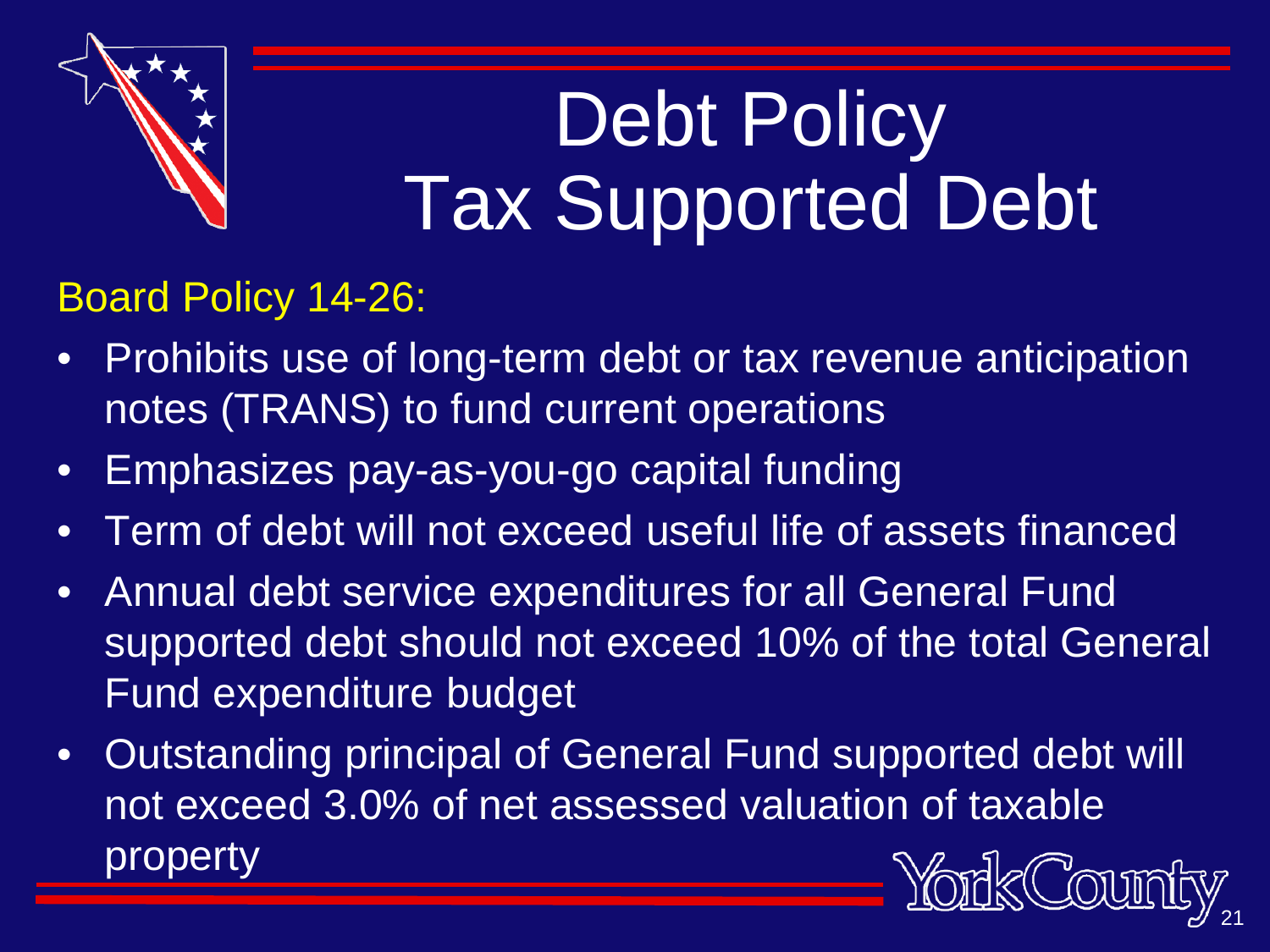

# Paying for CIP



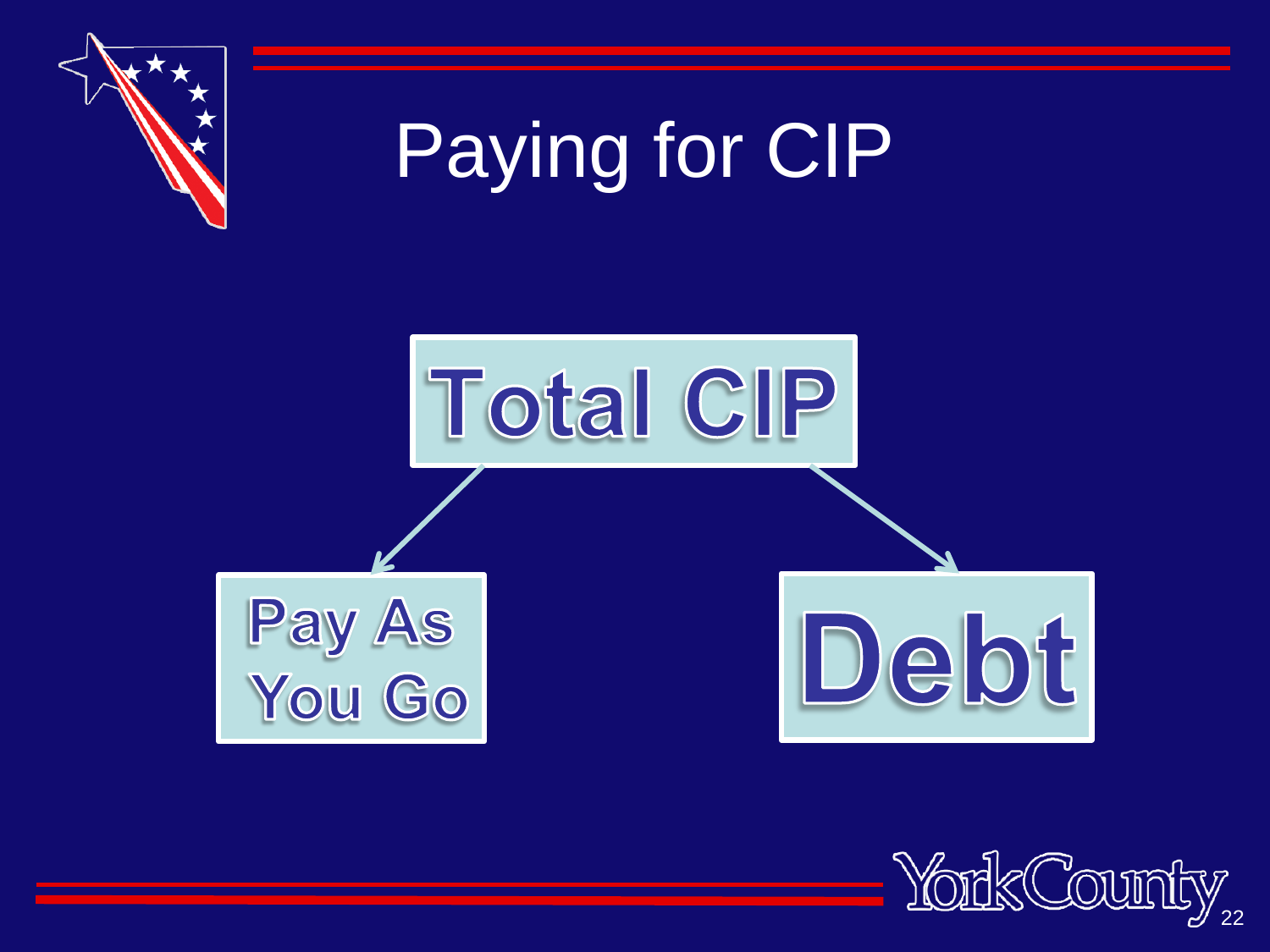

## **Sources of Funds**

## **General Fund Projects**

- •Operating Budget
	- Annual Debt Service
	- **▶ Operating Budget Transfer**
	- $\triangleright$  Year-end Carryover Funds
- •Grants/Matching Funds Programs
- •Reserves
- •Other (Proffers)

**Enterprise Funds (Supported by user fees)**

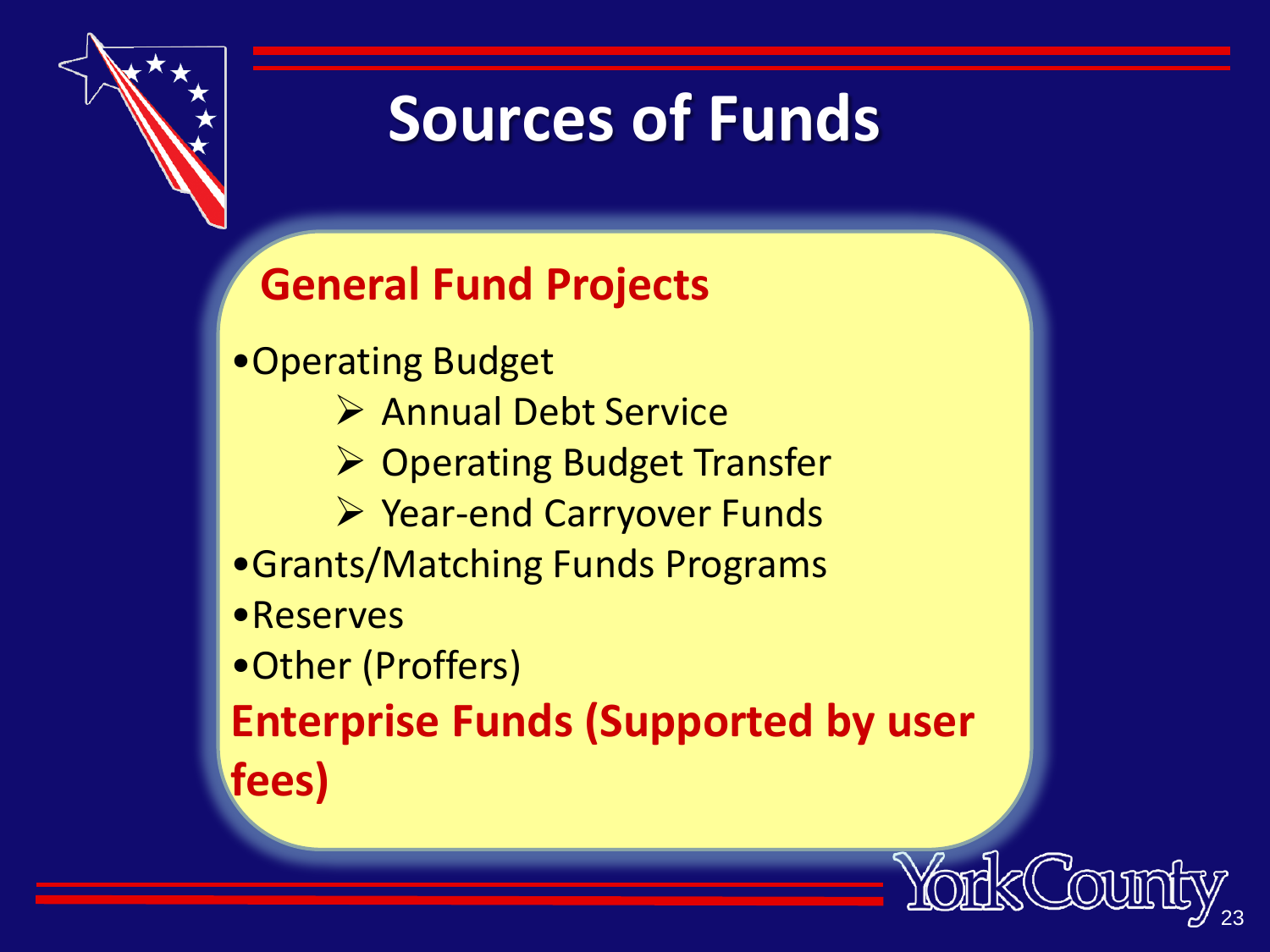## Debt Policy – Emphasize "Pay-As-You-Go" Funding

## **6 Year Totals for FY18-FY23:**

- \$ 4,050,000 \$675,000/Year Current General Fund Transfer to CIP
- \$ 3,000,000 \$500,000/Year Increase in General Fund Transfer to CIP
- \$ 6,526,000 Year-end Carryovers
- \$ 3,900,000 Use of CIP Reserve over 6 Years
- \$ 350,000 Estimated Grant Funding
- \$17,826,000 Pay-As-You-Go Funding

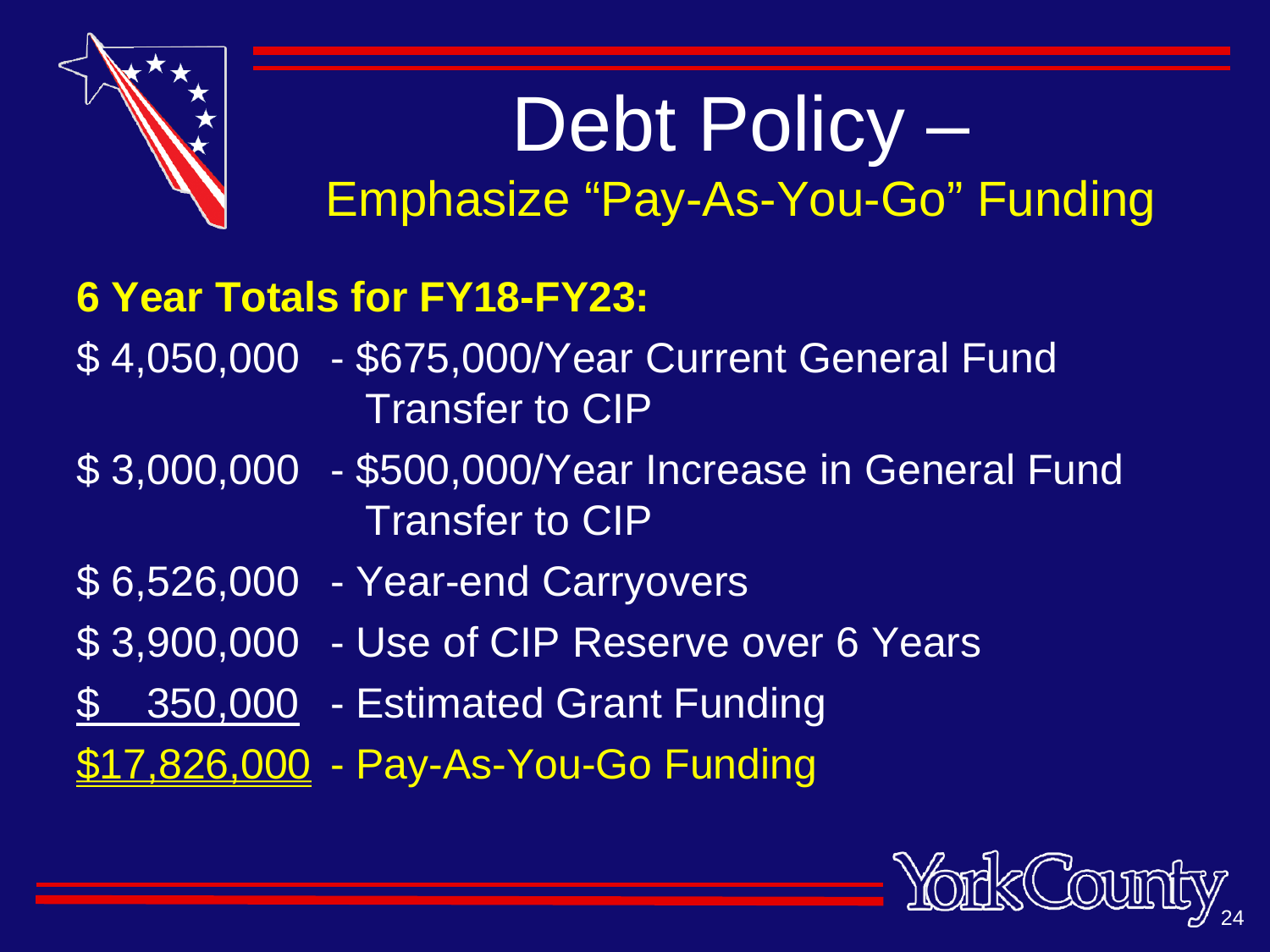## Debt Policy Term of debt will not exceed useful life of assets financed

## Plan for Financing County Projects:

| Building Replacement (Study, Building & Renovation)        | \$4,300,000  |      |
|------------------------------------------------------------|--------------|------|
| <b>Mobile Command Center Replacement</b>                   | 250,000      |      |
| <b>Fire Apparatus Replacement</b>                          | 9,000,000    |      |
| <b>Grafton Fire Station Replacement</b>                    | 4,175,000    |      |
| E911 Subscriber Mobile & Portable Radio Replacement        | 7,000,000    |      |
| <b>Yorktown Library Expansion</b>                          | 4,050,000    |      |
| <b>Underground Utilities</b>                               | 3,000,000    |      |
| <b>Parks and Recreation Investments</b>                    | 500,000      |      |
| National Park Service Beach Picnic Area Improvements       | 350,000      |      |
| Permanent Performance Area                                 | 125,000      |      |
| Tourism Information, Dockmaster Office and Restroom        | 250,000      |      |
| <b>Total Projects to be Financed</b>                       | \$33,000,000 | 65%  |
| <b>Pay-As-You-Go Funding</b>                               | \$17,826,000 | 35%  |
| <b>Total County CIP (Senior Staff Fiscally Constrained</b> |              |      |
| FY2018-FY2023)                                             | \$50,826,000 | 100% |
|                                                            |              |      |

Schools' projects to be reviewed for useful lives.

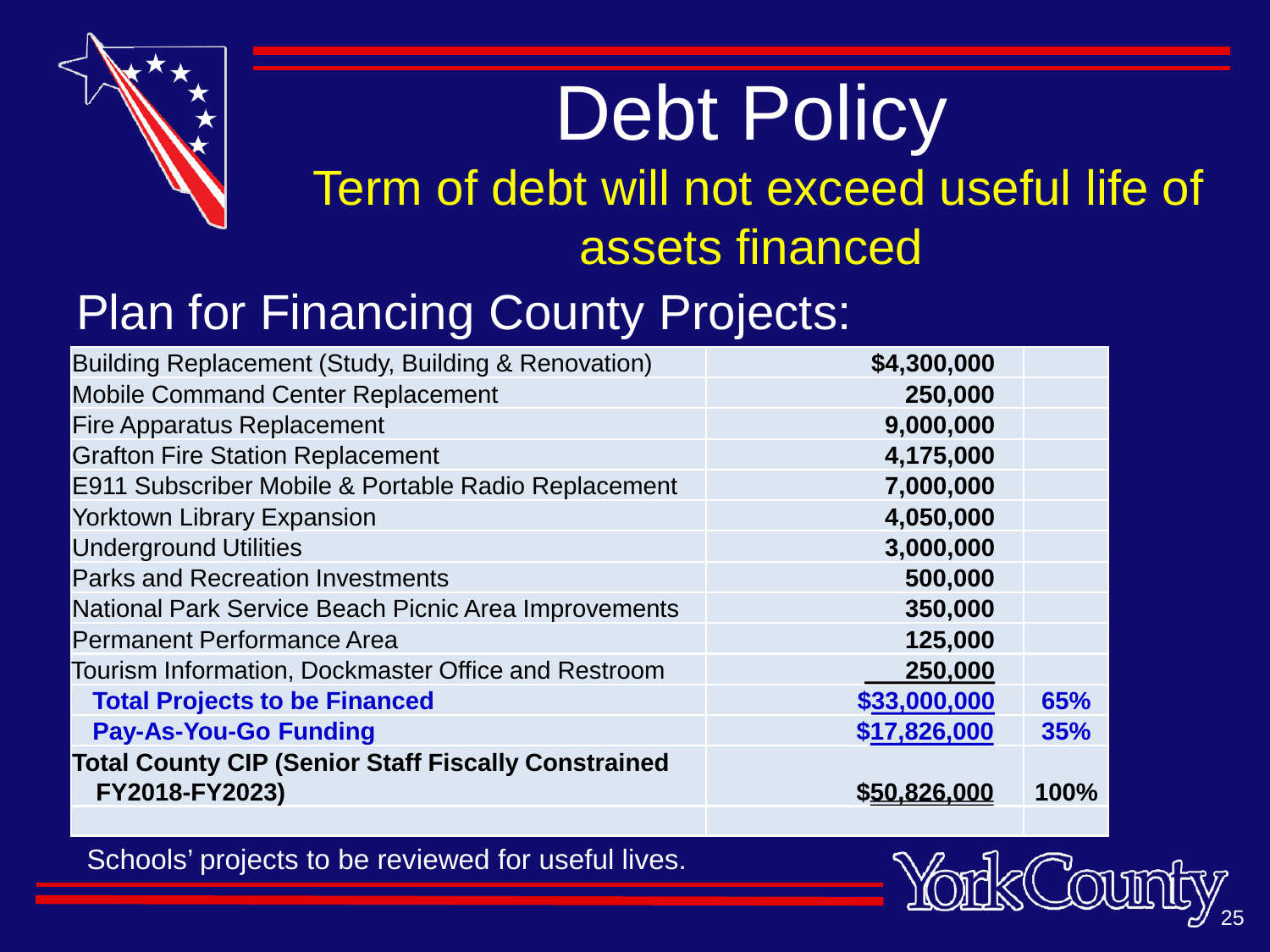

# Debt Policy-

### Debt Service as % of General Fund Expenditures

|                                                                                                       | <b>Existing Debt</b> | FY2018-2023 |
|-------------------------------------------------------------------------------------------------------|----------------------|-------------|
|                                                                                                       | Service - FY2017     | <b>CIP</b>  |
|                                                                                                       | (Million)            | (Millions)  |
| <b>Current Debt Service</b>                                                                           | \$9.5                | \$16.3      |
| Debt Service as % of FY17 General<br>Fund Budget (\$135.6 Million)                                    | $7.0\%$              |             |
| Debt Service as % of FY23 General<br>Fund Budget, assumes 3% revenue<br>growth rate (\$161.9 Million) |                      | 10.0%       |

Policy = Annual debt service expenditures for all General Fund supported debt should not exceed 10% of the total General Fund expenditure budget

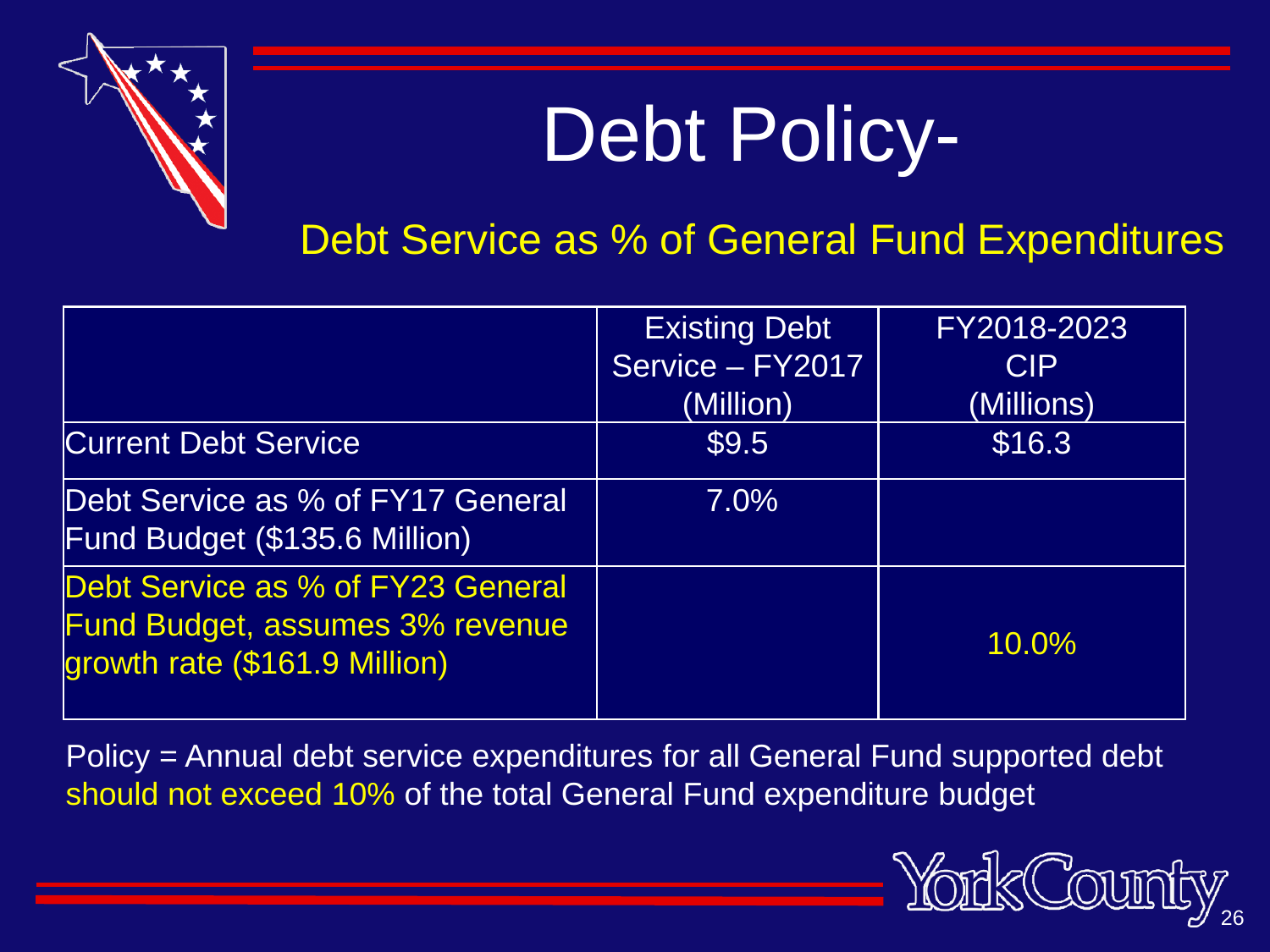

# Debt Policy-

### General Fund Supported Debt % of Taxable Assessed Values

|                                                                                                                           | <b>Existing Principal</b><br>(Million) | FY2018-2023<br>CIP - Projected<br>Principal<br>(Millions) |
|---------------------------------------------------------------------------------------------------------------------------|----------------------------------------|-----------------------------------------------------------|
| <b>Principal</b>                                                                                                          | \$87.7                                 | \$130.3                                                   |
| General Fund Supported Debt as %<br>of Taxable Assessed Values                                                            | $.9\%$                                 |                                                           |
| <b>Projected General Fund Supported</b><br>Debt as % of Taxable Assessed<br>Values (assumes 3% assessment<br>growth rate) |                                        | 1.2%                                                      |

Policy – Outstanding principal of General Fund supported debt will not exceed 3.0% of net assessed valuation of taxable property

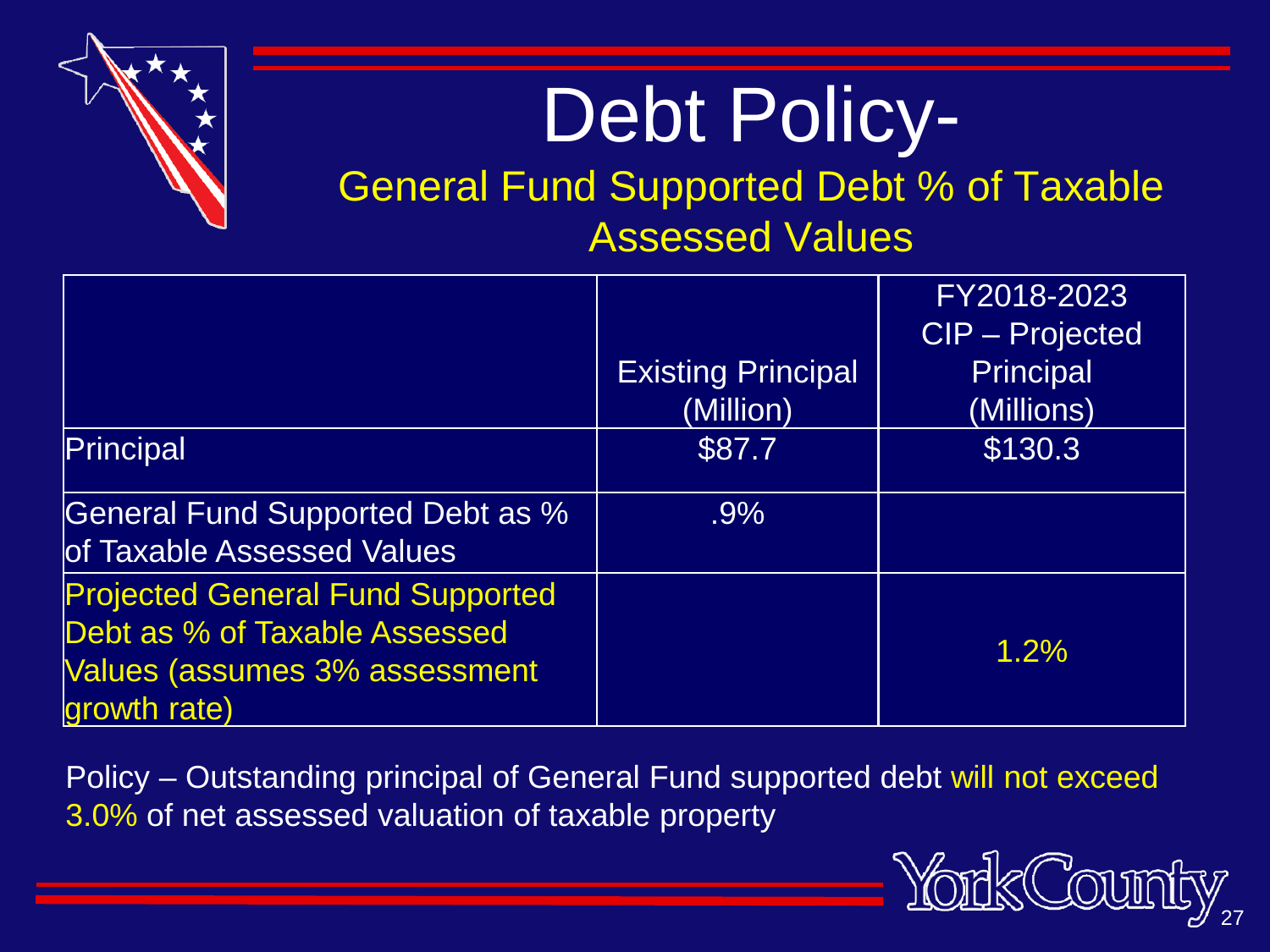

# Planning for Affordability (Millions)

|                             | <b>Service</b> | Existing Debt   FY2018-2023<br><b>CIP</b> | Increase in<br><b>General Fund</b><br><b>Expenditures</b> |
|-----------------------------|----------------|-------------------------------------------|-----------------------------------------------------------|
| <b>Current Debt Service</b> | $\$9.5$        | \$16.3                                    | \$6.8                                                     |

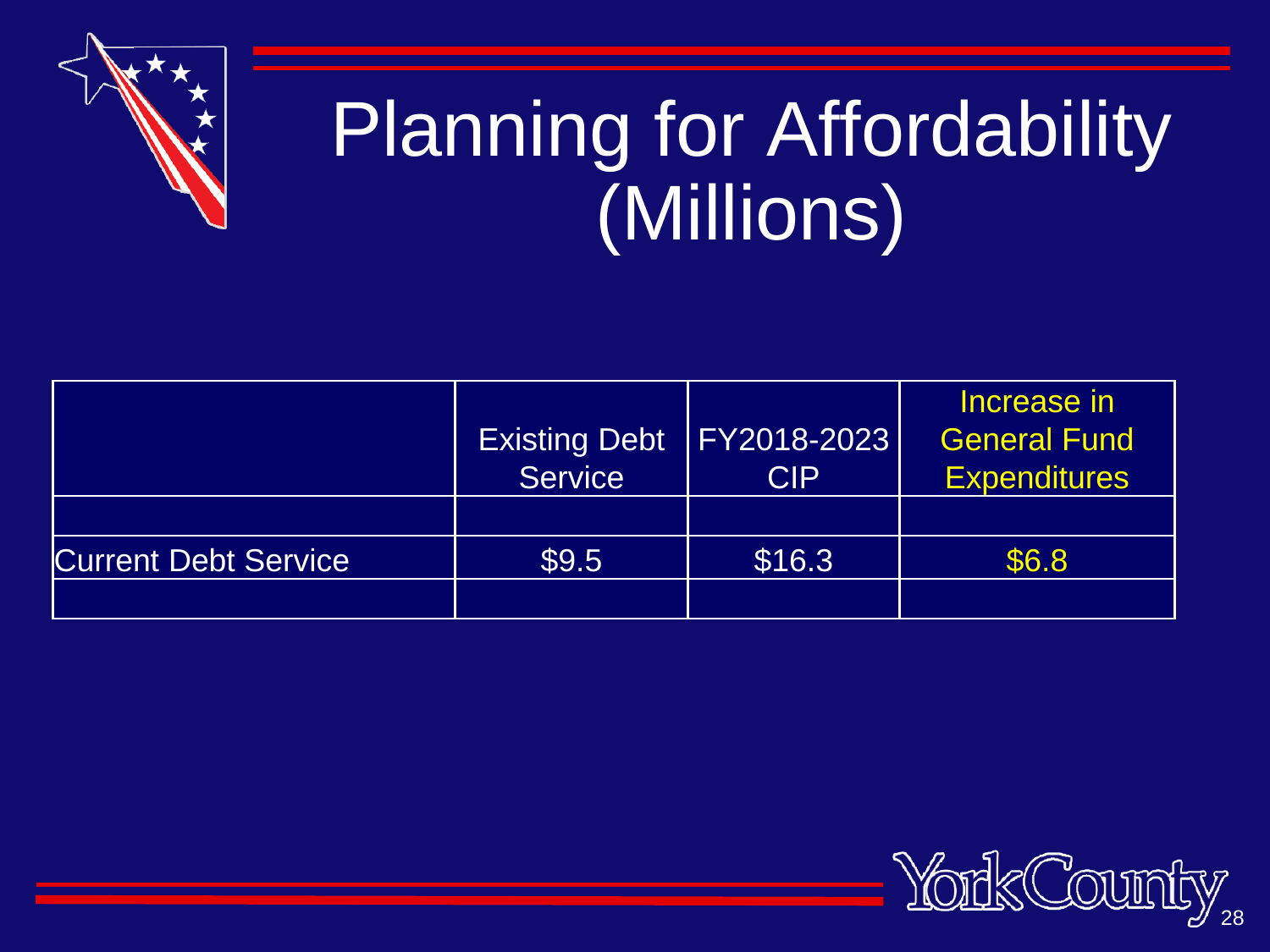

## Summary - FY 2018 to 2023 **Senior Staff Fiscally Constrained Version**

|           |           |            |                                       |                                       |                                      | <b>Total</b><br><b>Senior Staff</b>   |                                                                    |
|-----------|-----------|------------|---------------------------------------|---------------------------------------|--------------------------------------|---------------------------------------|--------------------------------------------------------------------|
| 2018      | 2019      | 2020       | 2021                                  | 2022                                  | 2023                                 | <b>Fiscally</b><br><b>Constrained</b> | <b>Total</b><br><b>Requested</b>                                   |
| 8,917,000 |           |            |                                       |                                       |                                      | 50,826,000                            | 102,768,190                                                        |
|           |           |            |                                       |                                       |                                      |                                       |                                                                    |
|           |           |            |                                       |                                       |                                      |                                       | 67,650,000                                                         |
|           |           |            |                                       |                                       |                                      |                                       |                                                                    |
|           |           |            |                                       |                                       |                                      |                                       | 170,418,190                                                        |
|           | 9,000,000 | 17,917,000 | 6,376,000<br>17,500,000<br>23,876,000 | 9,590,000<br>15,000,000<br>24,590,000 | 6,685,000<br>9,000,000<br>15,685,000 | 9,235,000<br>7,500,000<br>16,735,000  | 10,023,000<br>67,650,000<br>9,650,000<br>118,476,000<br>19,673,000 |

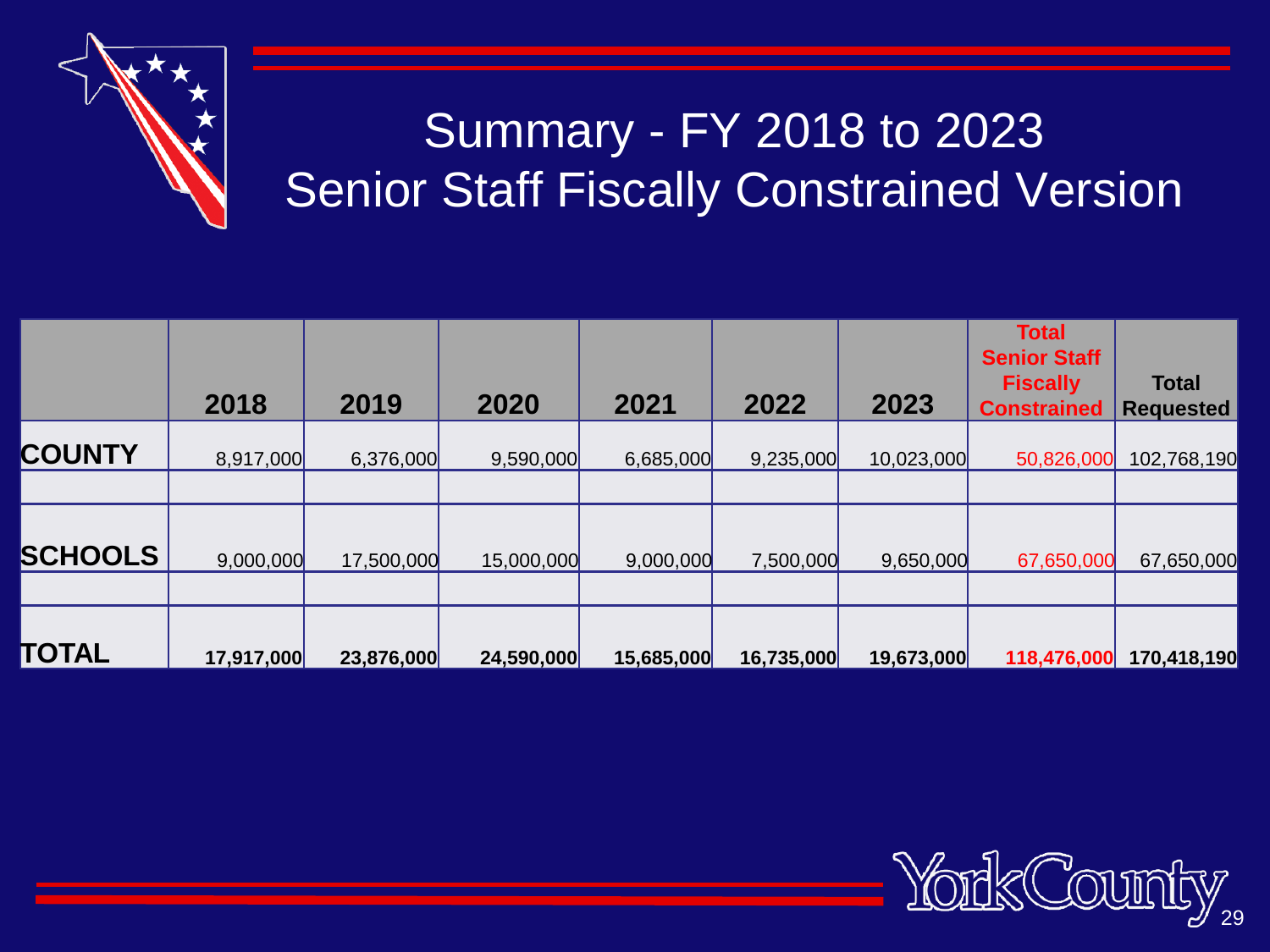

## Plan for Funding - FY 2018 to 2023 CIP

**Pay-As-You-Go Funding from Operating Transfer, Carryovers, Grants and Use of Reserves**

| <b>PayGo Funding</b> | 2018      | 2019      | 2020      | 2021 | 2022 | 2023                          | <b>Total</b>                                                      | % of Total |
|----------------------|-----------|-----------|-----------|------|------|-------------------------------|-------------------------------------------------------------------|------------|
| <b>COUNTY</b>        | 2,742,000 | 4,626,000 | 3,065,000 |      |      | 2,935,000 2,435,000 2,023,000 | 17,826,000                                                        | 35%        |
| <b>SCHOOLS</b>       |           |           |           |      |      |                               |                                                                   | 0%         |
| <b>TOTAL</b>         | 2,742,000 | 4,626,000 |           |      |      |                               | $3,065,000$ $2,935,000$ $2,435,000$ $2,023,000$ <b>17,826,000</b> | 15%        |

### **Planned Debt Financing**

|                | 2018      | 2019      | 2020                                                              | 2021 | 2022 | 2023                          | <b>Total</b> | % of Total |
|----------------|-----------|-----------|-------------------------------------------------------------------|------|------|-------------------------------|--------------|------------|
| <b>COUNTY</b>  | 6,175,000 | 1,750,000 | 6,525,000                                                         |      |      | 3,750,000 6,800,000 8,000,000 | 33,000,000   | 65%        |
| <b>SCHOOLS</b> |           |           | 9,000,000 17,500,000 15,000,000                                   |      |      | 9,000,000 7,500,000 9,650,000 | 67,650,000   | 100%       |
| TOTAL          |           |           | 15,175,000 19,250,000 21,525,000 12,750,000 14,300,000 17,650,000 |      |      |                               | 100,650,000  | 85%        |

Amounts financed will be reduced by School Projects not eligible for 20 year bond financing.

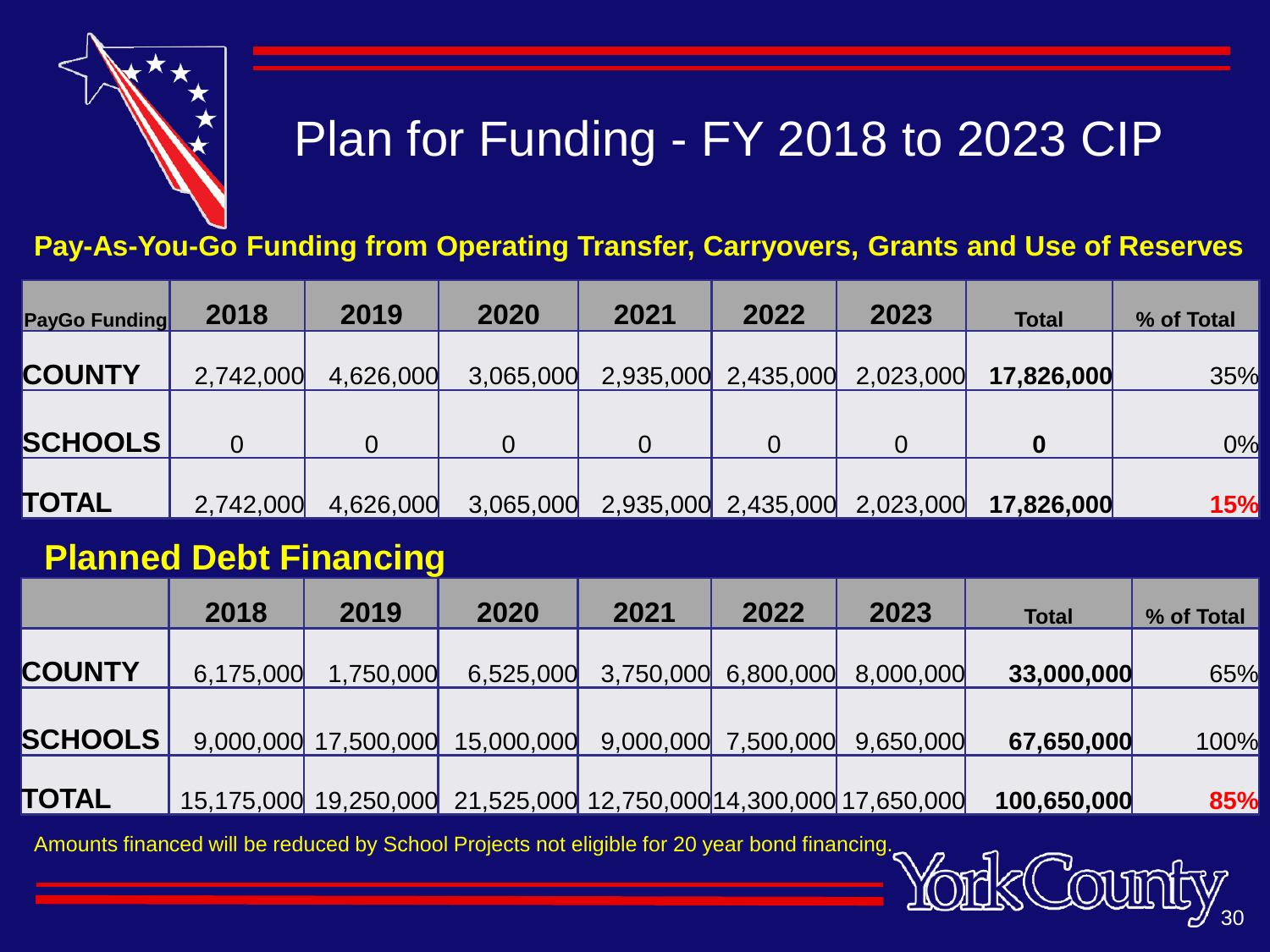

## Projected CIP – Debt Service – FY2018 - FY2023 Senior Staff Fiscally<br>Constrained CIP (in Millions)

|                                                         | FY2017  | <b>FY2018</b> | FY2019       | <b>FY2000</b> | FY2021       | FY2022  | <b>FY2023</b> |
|---------------------------------------------------------|---------|---------------|--------------|---------------|--------------|---------|---------------|
| Schools                                                 | \$6.5   | \$7.1         | \$7.3        | \$8.1         | \$9.7        | \$11.0  | \$11.9        |
| County                                                  | 3.0     | 4.0           | 4.3          | 4.8           | 4.9          | 4.1     | 4.4           |
| <b>Debt Service</b>                                     | \$9.5   | \$11.1        | \$11.6       | \$12.9        | \$14.6       | \$15.1  | \$16.3        |
| <b>Increase Debt Service</b>                            |         | \$1.6         | $\$\cdot5$   | \$1.3         | \$1.7        | $\$\,5$ | \$1.2         |
| <b>Funding from Reserve</b><br><b>Impact on General</b> |         | (1.0)         | 1.0          |               |              |         |               |
| <b>Fund</b>                                             |         | \$0.6         | <u>\$1.5</u> | <b>\$1.3</b>  | <b>\$1.7</b> | \$.5    | \$1.2         |
| <b>General Fund Budget</b><br>(3% Projection Factor)    | \$135.6 | \$139.7       | \$143.8      | \$148.2       | \$152.6      | \$157.2 | \$161.9       |
| <b>Debt Capacity</b>                                    | $7.0\%$ | 8.0%          | 8.1%         | 8.7%          | 9.6%         | 9.6%    | 10.0%         |

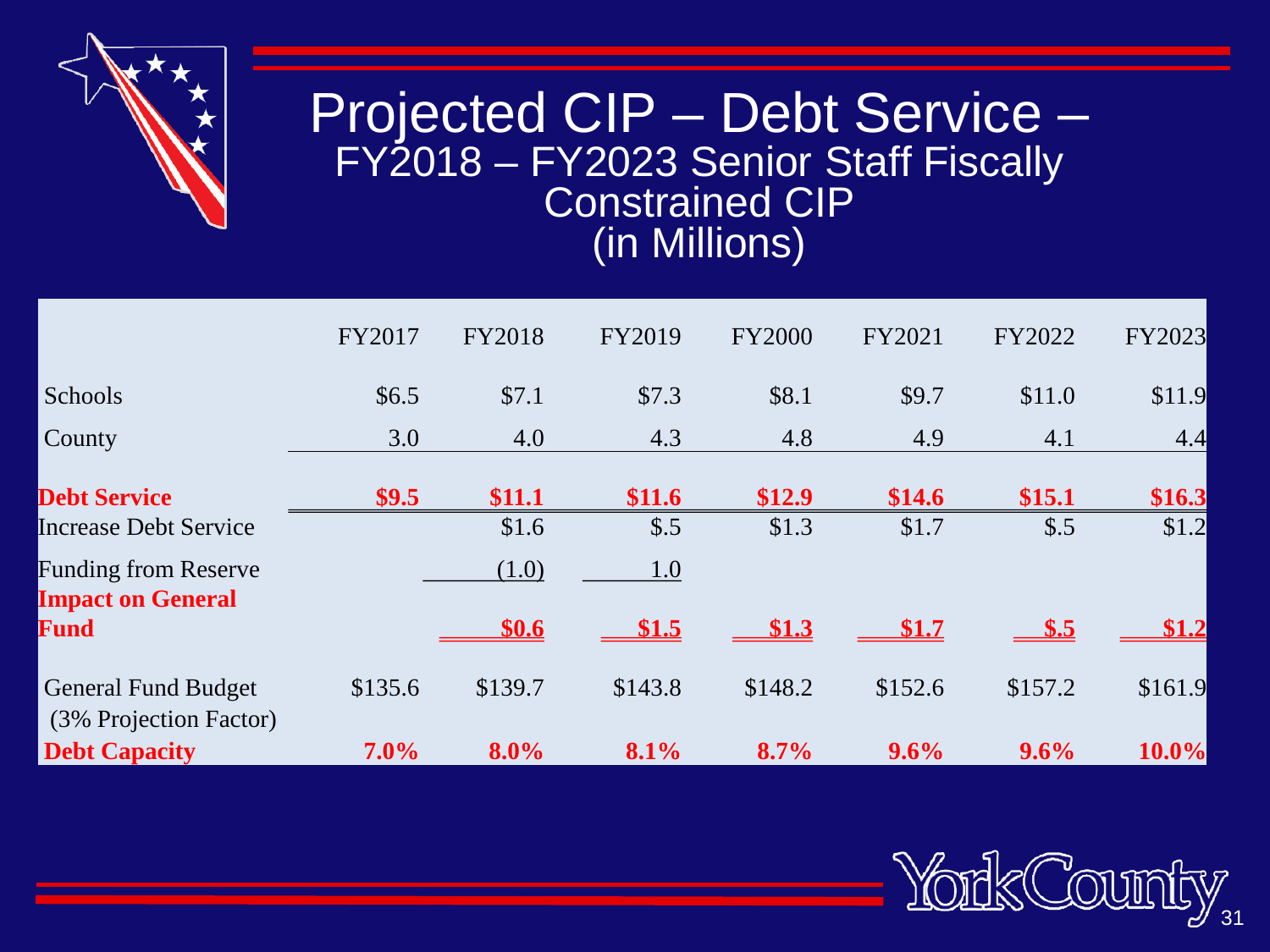

# **Next Steps**

- Planning Commission Briefing
- Planning Commission Certification of Comprehensive Plan Consistency
- Further Refinement as Operating Budget is Developed
- Presentation of County Administrator's Recommended CIP in Conjunction with FY 2018 Budget Proposal

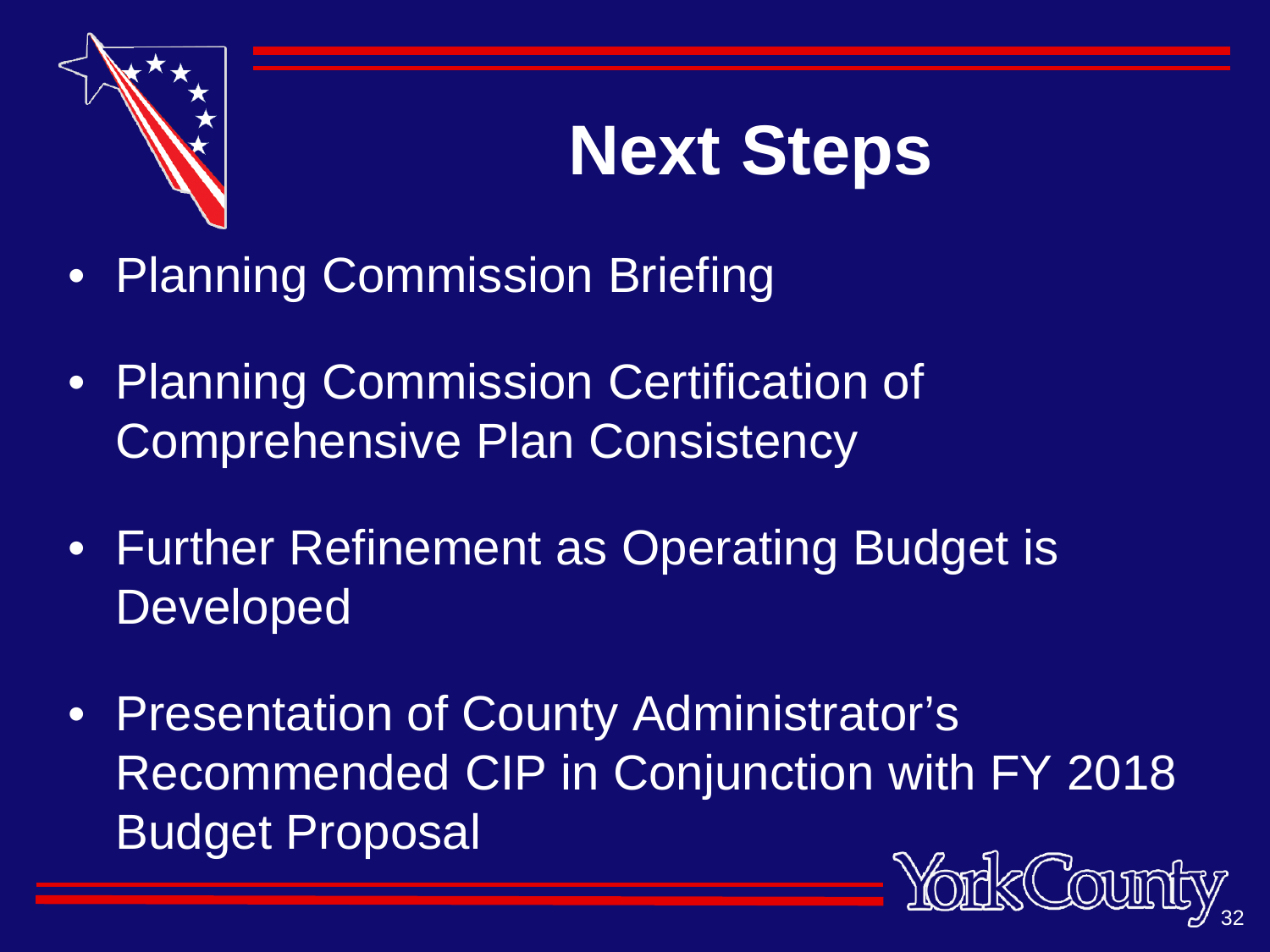

## **Capital Improvements Program**

Fiscal Years 2018-2023 *Preliminary Discussion* 





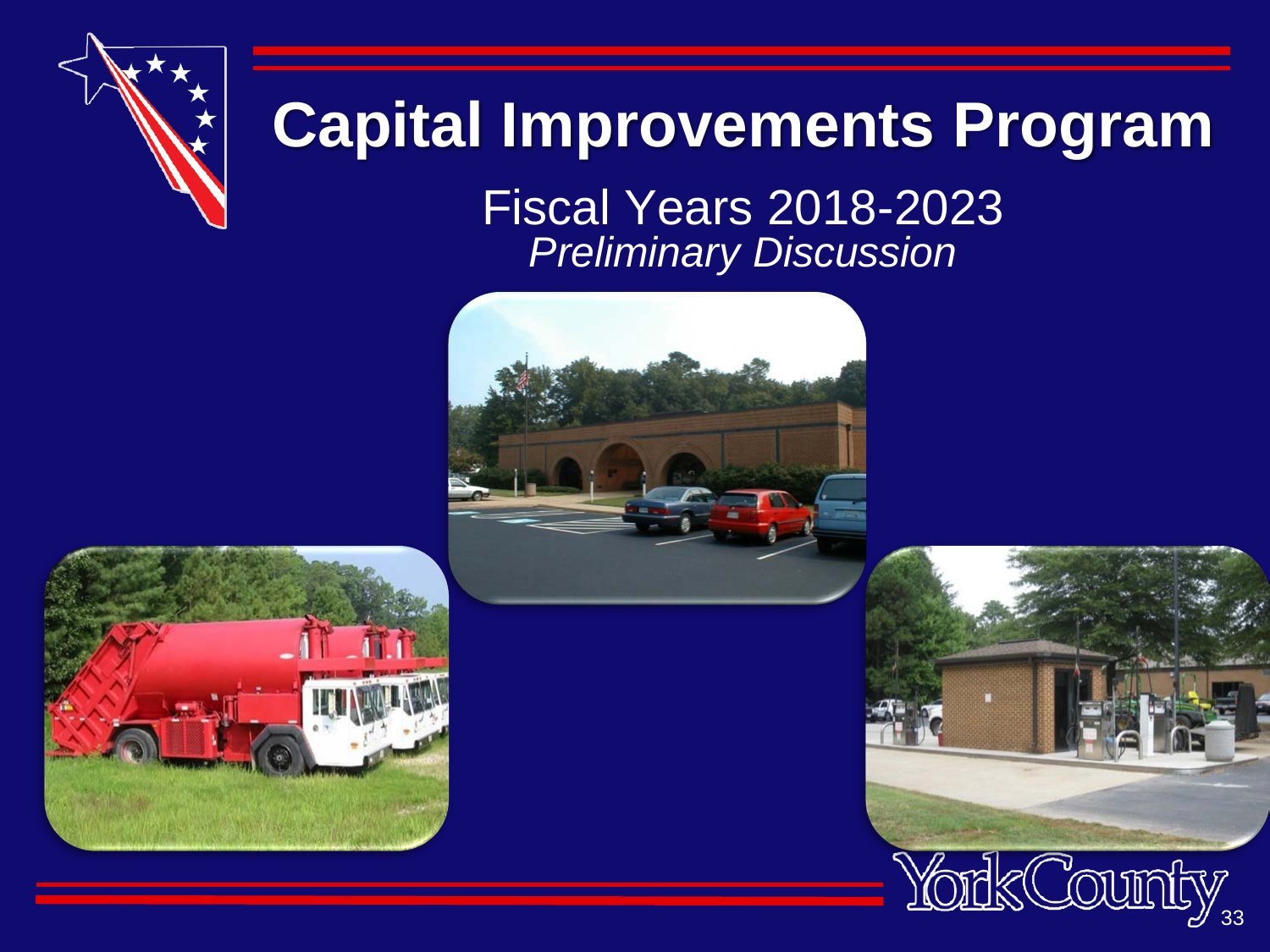

# Supporting Slides

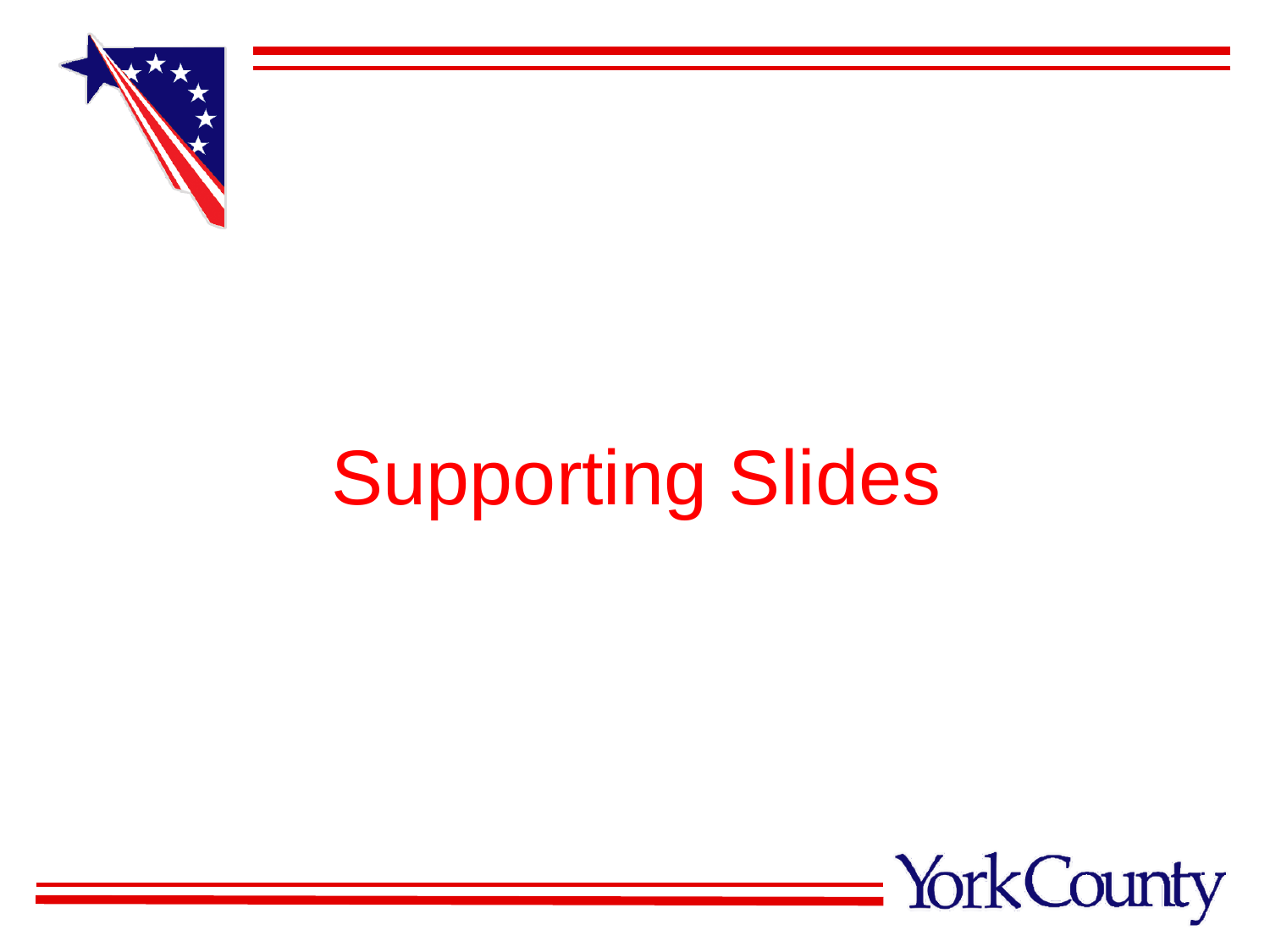

## **Historical Funding**

|           | <b>Fiscal Year</b> | <b>Schools</b> |              | <b>County</b> |             |
|-----------|--------------------|----------------|--------------|---------------|-------------|
| 4,        | 2008               |                | 15,359,700   |               | 10,425,045  |
|           | 2009               |                | 3,626,000    |               | 5,199,010   |
| nts       | 2010               |                | 6,232,000    |               | 614,480     |
| ls.       | 2011               | \$4.9 M        | 3,600,000    | \$3.7 M       | 1,542,873   |
|           | 2012               |                | 5,434,882    |               | 1,543,560   |
| nd<br>y's | 2013               |                | 3,653,000    |               | 2,164,225   |
|           | 2014               |                | $-5,829,000$ |               | 4,344,700   |
| by        | 2015               |                | 12,780,000   |               | 4,057,500   |
|           | 2016               | \$10.2 M       | 8,889,000    | \$5.2 M       | 5,052,504   |
|           | 2017               |                | 9,000,000    |               | 6,575,000   |
|           | <b>TOTAL</b>       |                | 64,403,582   |               | 41,518,897  |
|           | 10-Year Average    |                | 6.4M         |               | <b>4.2M</b> |

Since 201 CIP requiremen for Schoo have doubled a the County CIP has increased 40%



Excludes projects funded by internal service funds and enterprise funds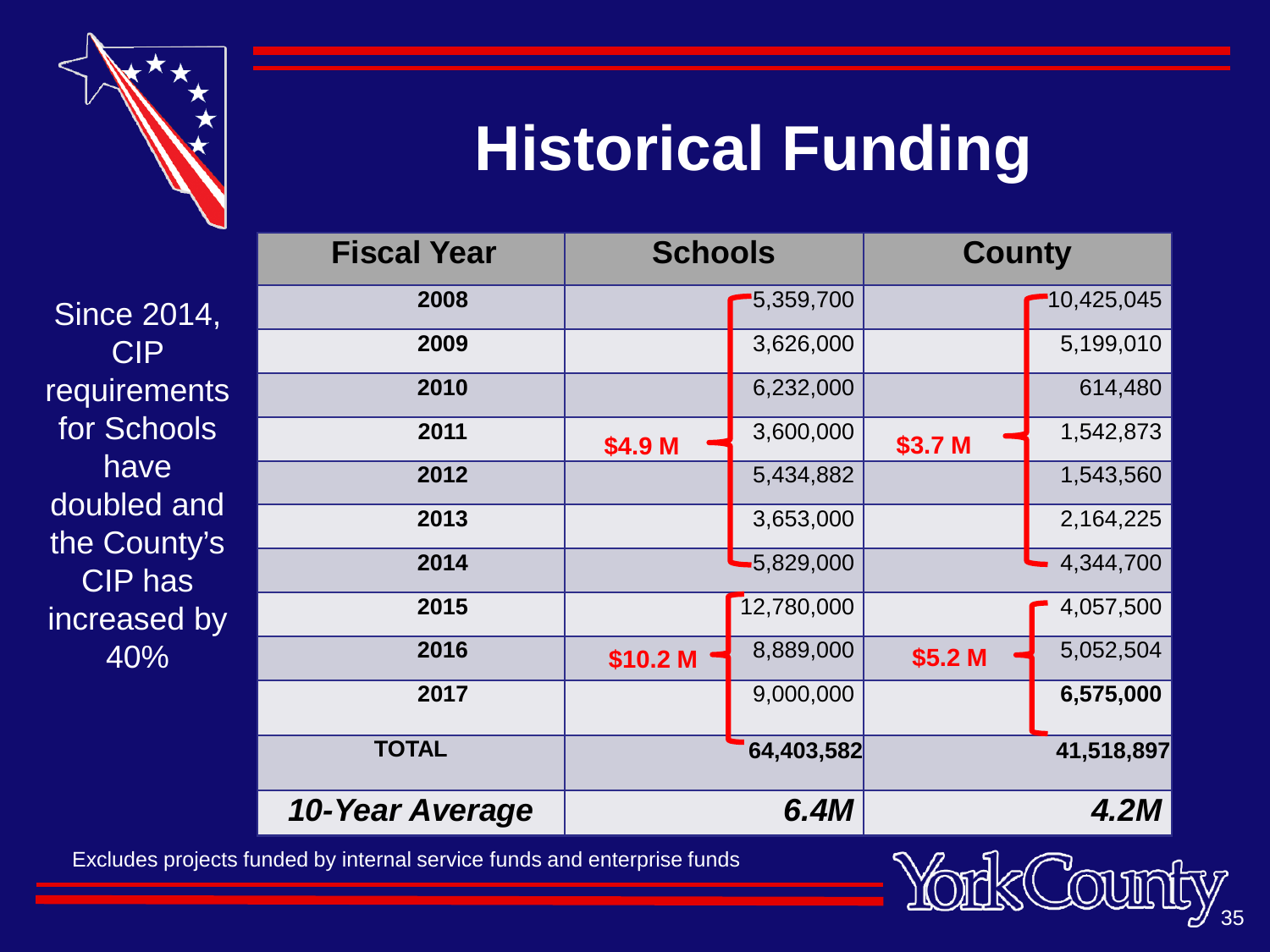

**Last Bonding Rating Update Jan 2014**

**FY2008-FY2017 CIP Funding Sources Most Recent 10 Years**

**FY2018-FY2023 CIP Projected Funding Sources Next 6 Years**

36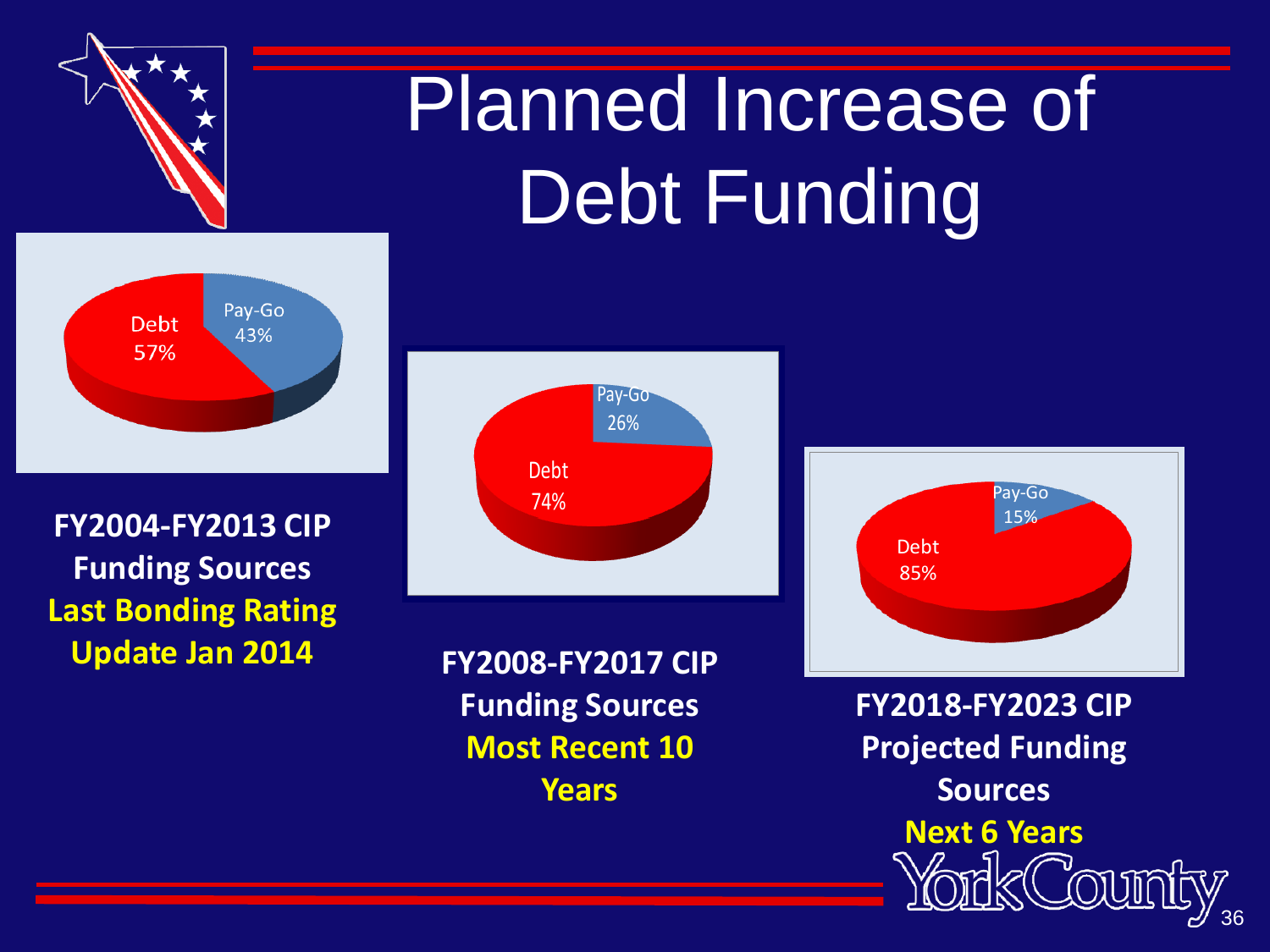

## Challenge – Increased CIP Requirements Since Recession

Schools' Increase in CIP Requirements

- FY07 FY14 CIP spending averaged \$4.9 million per year
- FY15-FY17 increased average by of \$5.3 million to \$10.2 million per year
- FY18-FY23 increased average by an additional \$1.1 million to \$11.3 million per year

### County Increase in CIP Requirements

- FY07 FY14 CIP spending averaged \$ 3.7 million per year
- FY15-FY17 increased average by of \$1.5 million to \$5.2 million per year
- FY18-FY23 increased average by an additional \$2.8 million to \$8.0 million per year